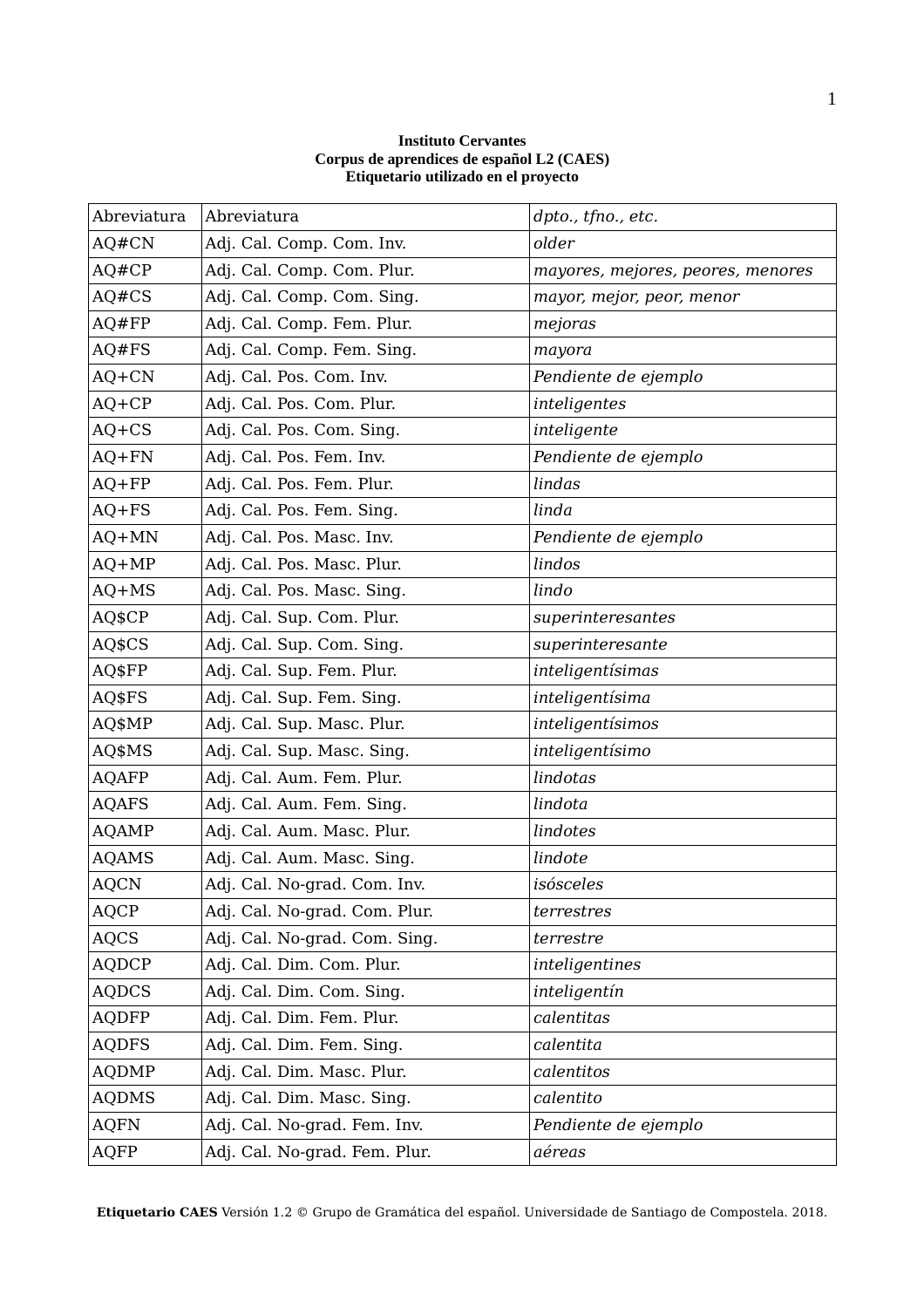| <b>AQFS</b>  | Adj. Cal. No-grad. Fem. Sing.                  | aérea                     |
|--------------|------------------------------------------------|---------------------------|
| <b>AQMN</b>  | Adj. Cal. No-grad. Masc. Inva.                 | Pendiente de ejemplo      |
| AQMP         | Adj. Cal. No-grad. Masc. Plur.                 | oblicuos                  |
| <b>AQMS</b>  | Adj. Cal. No-grad. Masc. Sing.                 | oblicuo                   |
| <b>ATCS</b>  | Adj. Tít. No-grad. Com. Sing.                  | general                   |
| <b>ATFP</b>  | Adj. Tít. No-grad. Fem. Plur.                  | señoras                   |
| <b>ATFS</b>  | Adj. Tít. No-grad. Fem. Sing.                  | doña, santa               |
| <b>ATFSD</b> | Adj. Tít. No-grad. Fem. Sing. Dim.             | señorita                  |
| <b>ATMP</b>  | Adj. Tít. No-grad. Masc. Plur.                 | señores                   |
| <b>ATMS</b>  | Adj. Tít. No-grad. Masc. Sing.                 | don, santo, señor         |
| <b>ATMSD</b> | Adj. Tít. No-grad. Masc. Sing. Dim.            | señorito                  |
| C            | Conj.                                          | y, si, pero, aunque, etc. |
| Cifra        | Cifra                                          | 1, 2, etc.                |
| DA-FP        | Det. Art. Indef. No-Pers. Fem. Plur.           | unas                      |
| DA-FS        | Det. Art. Indef. No-Pers. Fem. Sing.           | una                       |
| DA-MP        | Det. Art. Indef. No-Pers. Masc. Plur.          | unos                      |
| DA-MS        | Det. Art. Indef. No-Pers. Masc. Sing.          | un, uno (en coordinación) |
| DA+CN        | Det. Art. Def. No-Pers. Com. Inv.              | the                       |
| $DA+FP$      | Det. Art. Def. No-Pers. Fem. Plur.             | las                       |
| $DA + FS$    | Det. Art. Def. No-Pers. Fem. Sing.             | la                        |
| $DA+MP$      | Det. Art. Def. No-Pers. Masc. Plur.            | los                       |
| DA+MS        | Det. Art. Def. No-Pers. Masc. Sing.            | el                        |
| DA+NS        | Det. Art. Def. No-Pers. Neu. Sing.             | 1 <sub>o</sub>            |
| DC-CP        | Det. Num.-Card. Indef. No-Pers. Com.<br>Plur.  | dos, tres, cuatro, etc.   |
| DC-FP        | Det. Num.-Card. Indef. No-Pers. Fem.<br>Plur.  | veintiuna                 |
| DC-FS        | Det. Num.-Card. Indef. No-Pers. Fem.<br>Sing.  | una                       |
| $DC-MP$      | Det. Num.-Card. Indef. No-Pers. Masc.<br>Plur. | veintiún                  |
| DC-MS        | Det. Num.-Card. Indef. No-Pers. Masc.<br>Sing. | un                        |
| $DD+CP$      | Det. Dem. Def. No-Pers. Com. Plur.             | tales                     |
| $DD+CS$      | Det. Dem. Def. No-Pers. Com. Sing              | tal                       |
| $DD+FP$      | Det. Dem. Def. No-Pers. Fem. Plur.             | esas, estas, aquellas     |
| $DD + FS$    | Det. Dem. Def. No-Pers. Fem. Sing.             | esa, esta, aquella        |
| $DD+MP$      | Det. Dem. Def. No-Pers. Masc. Plur.            | esos, estos, aquellos     |
| $DD+MS$      | Det. Dem. Def. No-Pers. Masc. Sing.            | ese, este, aquel          |
| DE-FP        | Det. Refl. Indef. No-Pers. Fem. Plur.          | mismas                    |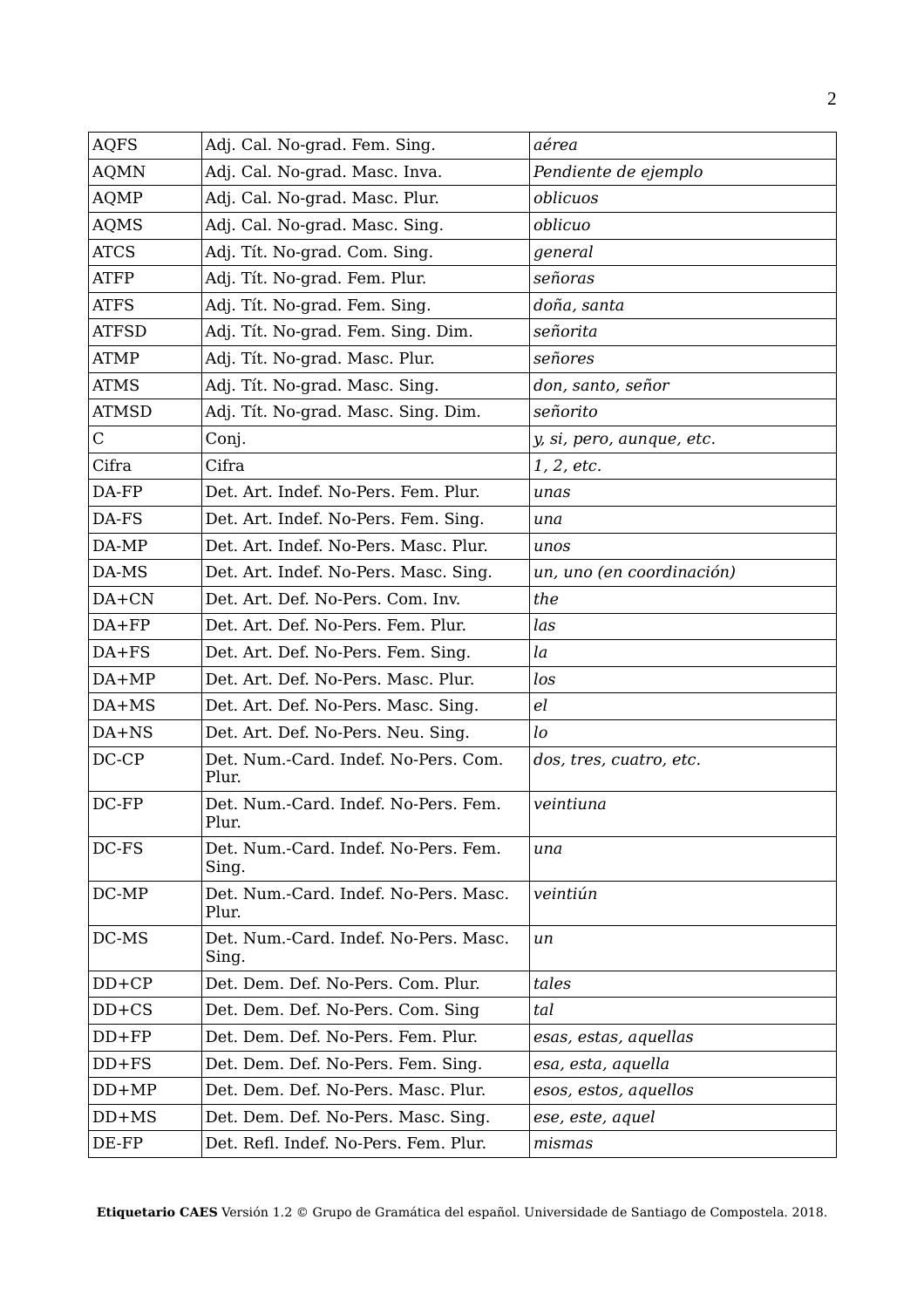| DE-FP\$      | Det. Refl. Indef. No-Pers. Fem. Plur.<br>Sup.  | mismísimas     |
|--------------|------------------------------------------------|----------------|
| DE-FPD       | Det. Refl. Indef. No-Pers. Fem. Plur.<br>Dim.  | mismitas       |
| DE-FS        | Det. Refl. Indef. No-Pers. Fem. Sing.          | misma          |
| DE-FS\$      | Det. Refl. Indef. No-Pers. Fem. Sing.<br>Sup.  | mismísima      |
| DE-FSD       | Det. Refl. Indef. No-Pers. Fem. Sing.<br>Dim.  | mismita        |
| DE-MP        | Det. Refl. Indef. No-Pers. Masc. Plur.         | mismos         |
| DE-MP\$      | Det. Refl. Indef. No-Pers. Masc. Plur.<br>Sup. | mismísimos     |
| DE-MPD       | Det. Refl. Indef. No-Pers. Masc. Plur.<br>Dim. | mismitos       |
| DE-MS        | Det. Refl. Indef. No-Pers. Masc. Sing.         | mismo          |
| DE-MS\$      | Det. Refl. Indef. No-Pers. Masc. Sing.<br>Sup. | mismísimo      |
| DE-MSD       | Det. Refl. Indef. No-Pers. Masc. Sing.<br>Dim. | mismito        |
| $DG$ + $FP$  | Det. Glob. Def. No-Pers. Fem. Plur.            | todas          |
| $DG + FP$ \$ | Det. Glob. Def. No-Pers. Fem. Plur. Sup.       | todísimas      |
| $DG+FPD$     | Det. Glob. Def. No-Pers. Fem. Plur. Dim.       | toditas        |
| $DG + FS$    | Det. Glob. Def. No-Pers. Fem. Sing.            | toda           |
| $DG + FSS$   | Det. Glob. Def. No-Pers. Fem. Sing. Sup.       | todísima       |
| DG+FSD       | Det. Glob. Def. No-Pers. Fem. Sing. Dim.       | todita         |
| $DG+MP$      | Det. Glob. Def. No-Pers. Masc. Plur.           | todos          |
| $DG+MP$$     | Det. Glob. Def. No-Pers. Masc. Plur.<br>Sup.   | todísimos      |
| DG+MPD       | Det. Glob. Def. No-Pers. Masc. Plur.<br>Dim.   | toditos        |
| $DG+MS$      | Det. Glob. Def. No-Pers. Masc. Sing.           | todo           |
| $DG+MS$$     | Det. Glob. Def. No-Pers. Masc. Sing.<br>Sup.   | todísimo       |
| DG+MSD       | Det. Glob. Def. No-Pers. Masc. Sing.<br>Dim.   | todito         |
| $DG+NS$      | Det. Glob. Def. No-Pers. Neut. Sing.           | todo           |
| DG+NS\$      | Det. Glob. Def. No-Pers. Neut. Sing.<br>Sup.   | todísimo       |
| DG+NSD       | Det. Glob. Def. No-Pers. Neut. Sing.<br>Dim.   | todito         |
| DI-CN        | Det. Dist. Indef. No-Pers. Com. Inv.           | cada           |
| DI-CP        | Det. Dist. Indef. No-Pers. Com. Plur.          | cadas          |
| $DL+FP$      | Det. Rel. Def. No-Pers. Fem. Plur.             | cuyas, cuantas |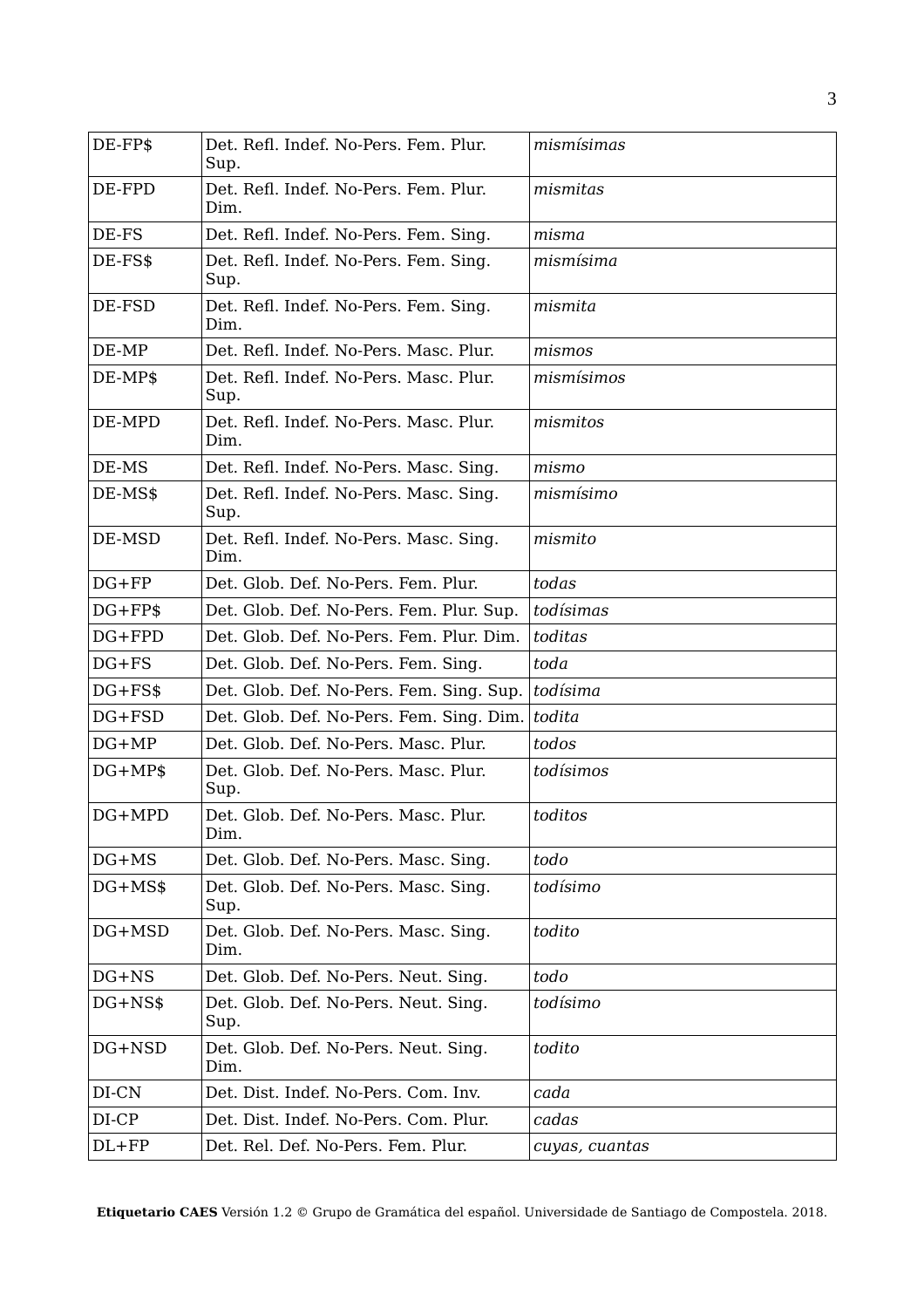| $DL+FS$ | Det. Rel. Def. No-Pers. Fem. Sing.             | cuya, cuanta                                        |
|---------|------------------------------------------------|-----------------------------------------------------|
| $DL+MP$ | Det. Rel. Def. No-Pers. Masc. Plur.            | cuyos, cuantos                                      |
| $DL+MS$ | Det. Rel. Def. No-Pers. Masc. Sing.            | cuyo, cuanto                                        |
| DN-CP   | Det. Indef. Indef. No-Pers. Com. Plur.         | cualesquiera, demás                                 |
| DN-CS   | Det. Indef. Indef. No-Pers. Com. Sin.          | cualquier                                           |
| DN-FP   | Det. Indef. Indef. No-Pers. Fem. Plur.         | ciertas, algunas, ningunas, otras,<br>unas          |
| DN-FS   | Det. Indef. Indef. No-Pers. Fem. Sing.         | cierta, alguna, ninguna, otra                       |
| DN-MP   | Det. Indef. Indef. No-Pers. Masc. Plur.        | ciertos, algunos, ningunos, otros,<br>unos          |
| DN-MS   | Det. Indef. Indef. No-Pers. Masc. Sing.        | cierto, algún/alguno,<br>ningún/ninguno, otro       |
| DO-CN   | Det. Comp. Indef. No-Pers. Com. Inv.           | más, menos                                          |
| DO-FP   | Det. Comp. Indef. No-Pers. Fem. Plur.          | tantas                                              |
| DO-FP\$ | Det. Comp. Indef. No-Pers. Fem. Plur.<br>Sup.  | tantísimas                                          |
| DO-FS   | Det. Comp. Indef. No-Pers. Fem. Sing.          | tanta                                               |
| DO-FS\$ | Det. Comp. Indef. No-Pers. Fem. Sing.<br>Sup.  | tantísima                                           |
| DO-MP   | Det. Comp. Indef. No-Pers. Masc. Plur.         | tantos                                              |
| DO-MP\$ | Det. Comp. Indef. No-Pers. Masc. Plur.<br>Sup. | tantísimos                                          |
| DO-MS   | Det. Comp. Indef. No-Pers. Masc. Sing.         | tanto                                               |
| DO-MS\$ | Det. Comp. Indef. No-Pers. Masc. Sing.<br>Sup. | tantísimo                                           |
| DP-FP   | Det. Num.-Part. Indef. No-Pers. Fem.<br>Plur.  | medias, terceras, cuartas, etc.                     |
| DP-FS   | Det. Num.-Part. Indef. No-Pers. Fem.<br>Sing.  | media, tercera, cuarta, etc.                        |
| DP-MP   | Det. Num.-Part. Indef. No-Pers. Masc.<br>Plur. | medios                                              |
| DP-MS   | Det. Num.-Part. Indef. No-Pers. Masc.<br>Sing. | medio                                               |
| DQ-CP   | Det. Cuant. Indef. No-Pers. Com. Plur.         | bastantes                                           |
| DQ-CS   | Det. Cuant. Indef. No-Pers. Com. Sing.         | bastante                                            |
| DQ-FP   | Det. Cuant. Indef. No-Pers. Fem. Plur.         | muchas, pocas, demasiadas, varias,<br>sendas, ambas |
| DQ-FP\$ | Det. Cuant. Indef. No-Pers. Fem. Plur.<br>Sup. | poquísimas, muchísimas                              |
| DQ-FPD  | Det. Cuant. Indef. No-Pers. Fem. Plur.<br>Dim. | poquitas                                            |
| DQ-FS   | Det. Cuant. Indef. No-Pers. Fem. Sing.         | mucha, poca, demasiada                              |
| DQ-FS\$ | Det. Cuant. Indef. No-Pers. Fem. Sing.<br>Sup. | poquísima, muchísima                                |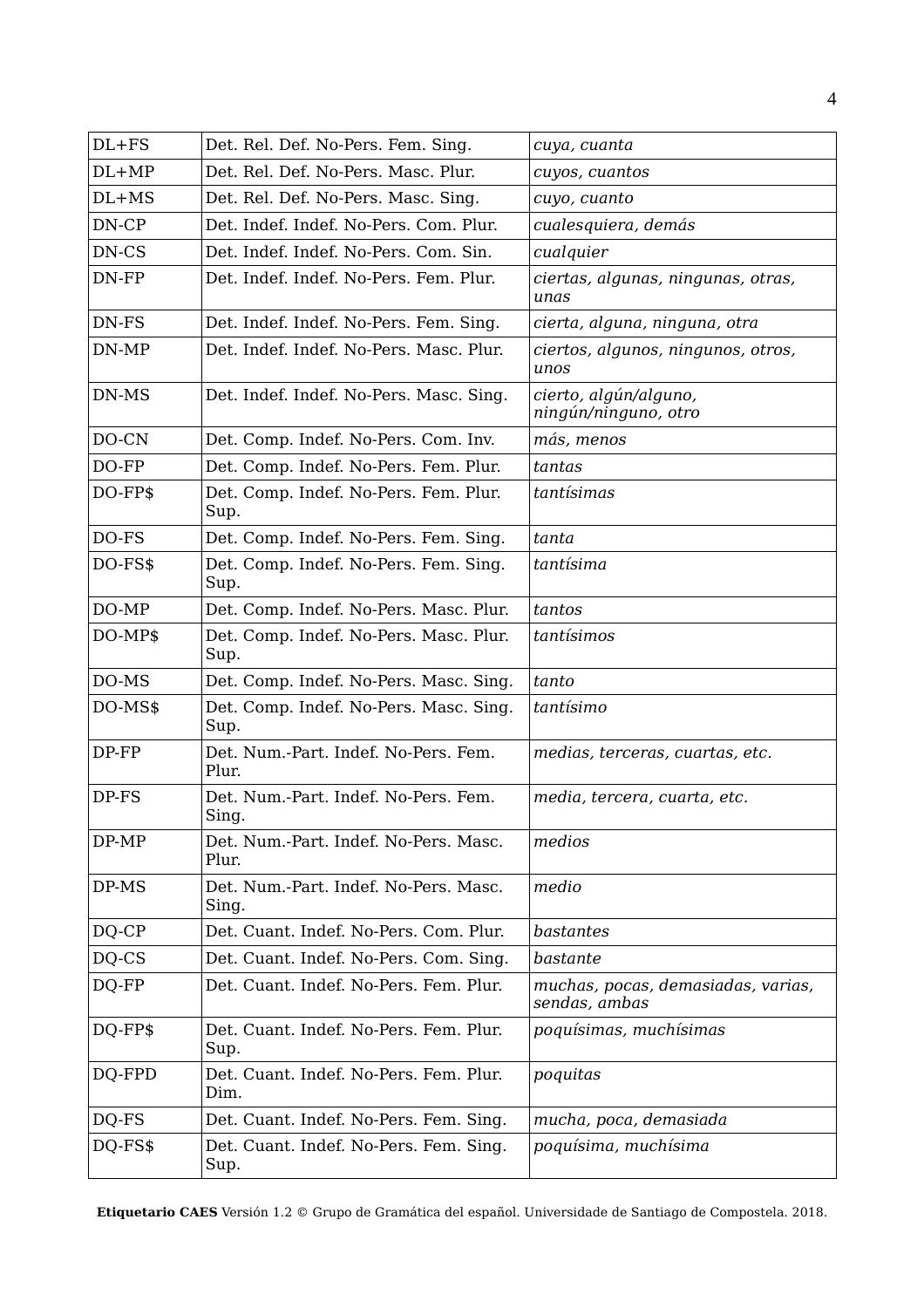| DQ-FSD   | Det. Cuant. Indef. No-Pers. Fem. Sing.<br>Dim.     | poquita                                                                                              |
|----------|----------------------------------------------------|------------------------------------------------------------------------------------------------------|
| DQ-MP    | Det. Cuant. Indef. No-Pers. Masc. Plur.            | muchos, pocos, demasiados, varios,<br>sendos, ambos                                                  |
| DQ-MP\$  | Det. Cuant. Indef. No-Pers. Masc. Plur.<br>Sup.    | poquísimos, muchísimos                                                                               |
| DQ-MPD   | Det. Cuant. Indef. No-Pers. Masc. Plur.<br>Dim.    | poquitos                                                                                             |
| DQ-MS    | Det. Cuant. Indef. No-Pers. Masc. Sing.            | mucho, poco, demasiado                                                                               |
| DQ-MS\$  | Det. Cuant. Indef. No-Pers. Masc. Sing.<br>Sup.    | poquísimo, muchísimo                                                                                 |
| DQ-MSD   | Det. Cuant. Indef. No-Pers. Masc. Sing.<br>Dim.    | poquito                                                                                              |
| DR-CP    | Det. Num.-Ord. Indef. No-Pers. Com.<br>Plur.       | dos, tres, etc. usados como ordinales                                                                |
| DR-FP    | Det. Num.-Ord. Indef. No-Pers. Fem.<br>Plur.       | primeras, segundas, terceras, etc.                                                                   |
| DR-FP\$  | Det. Num.-Ord. Indef. No-Pers. Fem.<br>Plur. Sup.  | primerísimas                                                                                         |
| DR-FPD   | Det. Num.-Ord. Indef. No-Pers. Fem.<br>Plur. Dim.  | primeritas                                                                                           |
| DR-FS    | Det. Num.-Ord. Indef. No-Pers. Fem.<br>Sing.       | primera, segunda, tercera, etc.,<br>$\langle i \rangle$ una $\langle i \rangle$ (usado como ordinal) |
| DR-FS\$  | Det. Num.-Ord. Indef. No-Pers. Fem.<br>Sing. Sup.  | primerísimos                                                                                         |
| DR-FSD   | Det. Num.-Ord. Indef. No-Pers. Fem.<br>Sing. Dim.  | primeritos                                                                                           |
| DR-MP    | Det. Num.-Ord. Indef. No-Pers. Masc.<br>Plur.      | primeros, segundos, terceros, etc.                                                                   |
| DR-MP\$  | Det. Num.-Ord. Indef. No-Pers. Masc.<br>Plur. Sup. | primerísima                                                                                          |
| DR-MPD   | Det. Num.-Ord. Indef. No-Pers. Masc.<br>Plur. Dim. | primerita                                                                                            |
| DR-MS    | Det. Num.-Ord. Indef. No-Pers. Masc.<br>Sing.      | primer/primero, segundo, etc.,<br>$\langle i \rangle$ and $\langle i \rangle$ (usado como ordinal)   |
| DR-MS\$  | Det. Num.-Ord. Indef. No-Pers. Masc.<br>Sing. Sup. | primerísimo                                                                                          |
| DR-MSD   | Det. Num.-Ord. Indef. No-Pers. Masc.<br>Sing. Dim. | primerito                                                                                            |
| $DS+1CP$ | Det. Pos. Def. 1.ª-Pers.-Sing. Com. Plur.          | mis                                                                                                  |
| $DS+1CS$ | Det. Pos. Def. 1.ª-Pers.-Sing. Com. Sing.          | mi                                                                                                   |
| $DS+1FP$ | Det. Pos. Def. 1.ª-Pers.-Sing. Fem. Plur.          | mías                                                                                                 |
| $DS+1FS$ | Det. Pos. Def. 1.ª-Pers.-Sing. Fem. Sing.          | mía                                                                                                  |
| $DS+1MP$ | Det. Pos. Def. 1.ª-Pers.-Sing. Masc. Plur.         | míos                                                                                                 |
| $DS+1MS$ | Det. Pos. Def. 1. <sup>a</sup> -Pers.-Sing. Masc.  | mío                                                                                                  |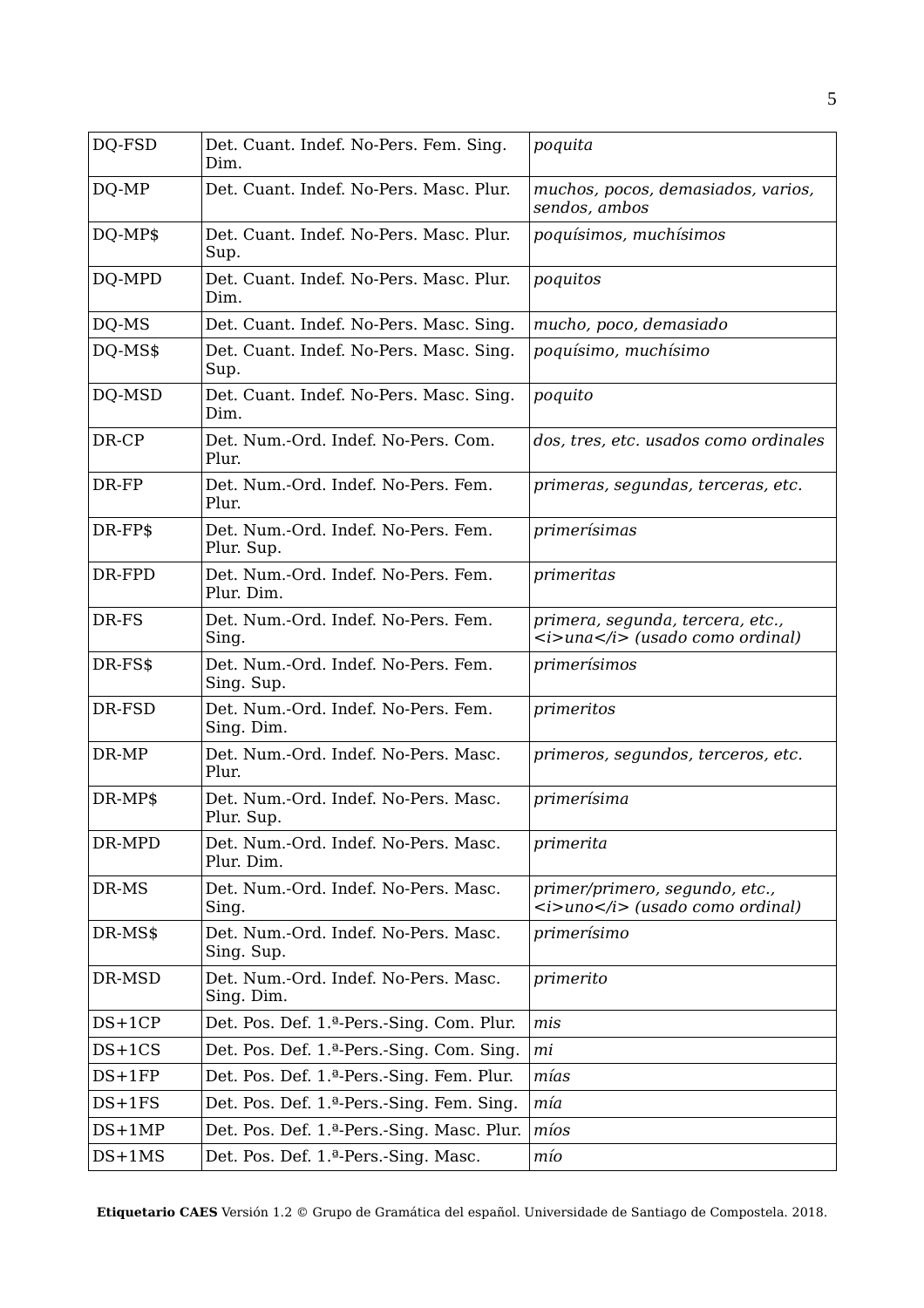|           | Sing.                                                                           |                                    |
|-----------|---------------------------------------------------------------------------------|------------------------------------|
| $DS+2CP$  | Det. Pos. Def. 2.ª-Pers.-Sing. Com. Plur.                                       | tus                                |
| $DS+2CS$  | Det. Pos. Def. 2. <sup>a</sup> -Pers.-Sing. Com. Sing.                          | tu                                 |
| $DS+2FP$  | Det. Pos. Def. 2. <sup>a</sup> -Pers.-Sing. Fem. Plur.                          | tuyas                              |
| $DS+2FS$  | Det. Pos. Def. 2. <sup>a</sup> -Pers.-Sing. Fem. Sing.                          | tuya                               |
| $DS+2MP$  | Det. Pos. Def. 2.ª-Pers.-Sing. Masc. Plur.                                      | tuyos                              |
| $DS+2MS$  | Det. Pos. Def. 2. <sup>a</sup> -Pers.-Sing. Masc.<br>Sing.                      | tuyo                               |
| $DS+5FP$  | Det. Pos. Def. 1.ª-Pers.-Plur. Fem. Plur.                                       | nuestras                           |
| $DS+5FS$  | Det. Pos. Def. 1.ª-Pers.-Plur. Fem. Sing.                                       | nuestra                            |
| $DS+5MP$  | Det. Pos. Def. 1. <sup>a</sup> -Pers.-Plur. Masc. Plur.                         | nuestros                           |
| $DS+5MS$  | Det. Pos. Def. 1.ª-Pers.-Plur. Masc. Sing.                                      | nuestro                            |
| $DS+6FP$  | Det. Pos. Def. 2. <sup>a</sup> -Pers.-Plur. Fem. Plur.                          | vuestras                           |
| $DS+6FS$  | Det. Pos. Def. 2.ª-Pers.-Plur. Fem. Sing.                                       | vuestra                            |
| $DS+6MP$  | Det. Pos. Def. 2. <sup>a</sup> -Pers.-Plur. Masc. Plur.                         | vuestros                           |
| $DS+6MS$  | Det. Pos. Def. 2.ª-Pers.-Plur. Masc. Sing.                                      | vuestro                            |
| $DS+7CP$  | Det. Pos. Def. 3. <sup>a</sup> -Pers.-2. <sup>a</sup> Cort.-Plur.<br>Com. Plur. | loro (italiano)                    |
| $DS+7CP$  | Det. Pos. Def. 3.ª-Pers.-2.ª Cort.-Plur.<br>Com. Plur.                          | sus                                |
| $DS+7CS$  | Det. Pos. Def. 3.ª-Pers.-2.ª Cort.-Plur.<br>Com. Sing.                          | su                                 |
| $DS+7FP$  | Det. Pos. Def. 3.ª-Pers.-2.ª Cort.-Plur.<br>Fem. Plur.                          | suyas                              |
| $DS+7FS$  | Det. Pos. Def. 3.ª-Pers.-2.ª Cort.-Plur.<br>Fem. Sing.                          | suya                               |
| $DS+7MP$  | Det. Pos. Def. 3.ª-Pers.-2.ª Cort.-Plur.<br>Masc. Plur.                         | suyos                              |
| $DS+7MS$  | Det. Pos. Def. 3.ª-Pers.-2.ª Cort.-Plur.<br>Masc. Sing.                         | suyo                               |
| DT+CN     | Det. Int.-Exc. Def. No-Pers. Com. Inv.                                          | qué                                |
| $DT+CP$   | Det. Int.-Exc. Def. No-Pers. Com. Plur.                                         | cuáles                             |
| $DT+CS$   | Det. Int.-Exc. Def. No-Pers. Com. Sing.                                         | cuál                               |
| $DT+FP$   | Det. Int.-Exc. Def. No-Pers. Fem. Plur.                                         | cuántas                            |
| $DT + FS$ | Det. Int.-Exc. Def. No-Pers. Fem. Sing.                                         | cuánta                             |
| $DT+MP$   | Det. Int.-Exc. Def. No-Pers. Masc. Plur.                                        | cuántos                            |
| $DT+MS$   | Det. Int.-Exc. Def. No-Pers. Masc. Sing.                                        | cuánto                             |
| Fecha     | Fecha                                                                           | 2 de julio de 2013, 2-7-2013, etc. |
| Formul    | Fórmula                                                                         | H <sub>2</sub> O, CO <sub>2</sub>  |
| Hora      | Hora                                                                            | 8.30, 14h25, tres y media          |
| I         | Interj.                                                                         | caramba, ah, oh, guau, etc.        |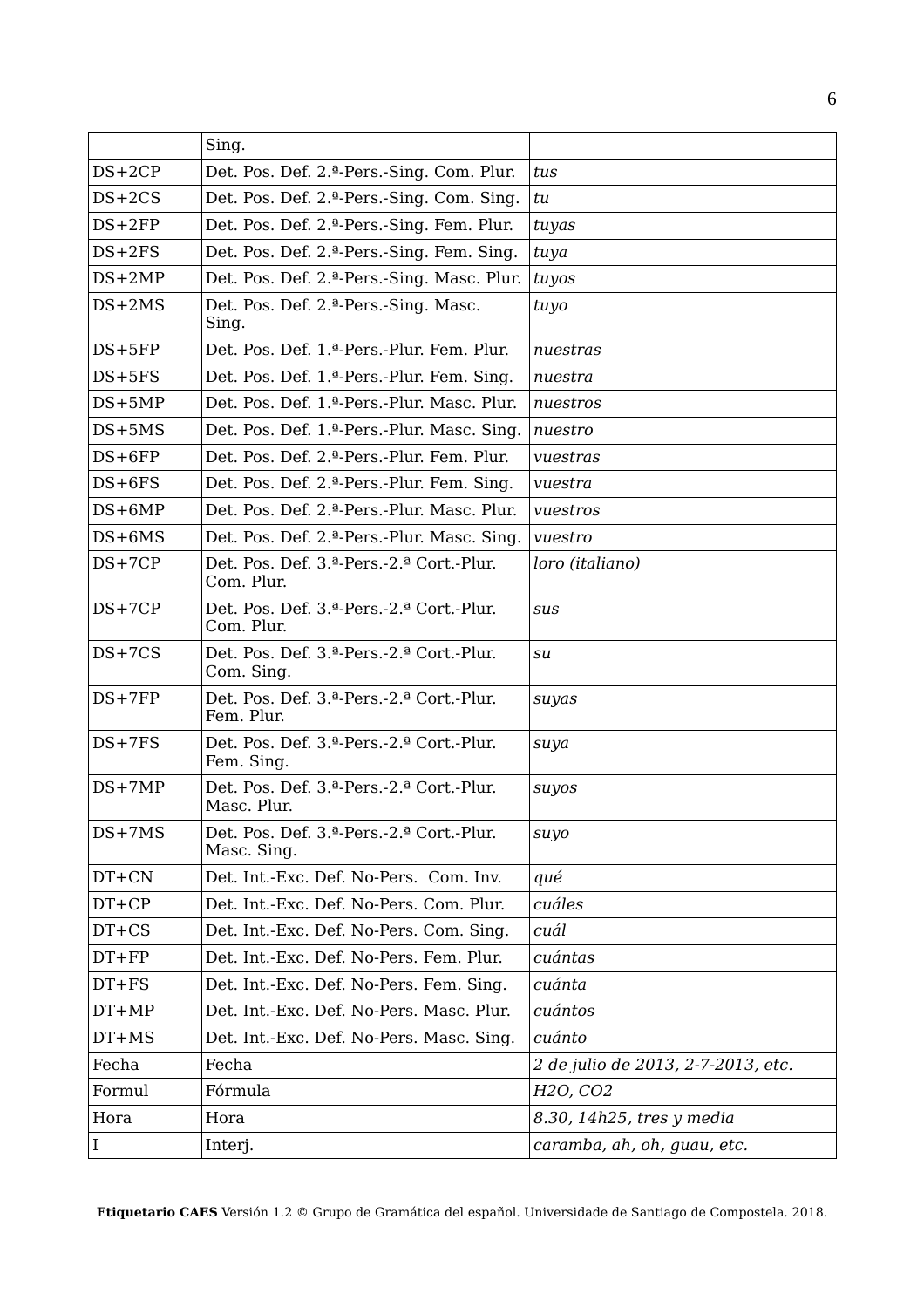| <b>NCCN</b>   | Sust. Com. Com. Inv. No-Clas. No-Grad.           | berzotas, siux, manazas         |
|---------------|--------------------------------------------------|---------------------------------|
| <b>NCCP</b>   | Sust. Com. Com. Plur. No-Clas. No-<br>Grad.      | atletas, pianistas, estudiantes |
| <b>NCCS</b>   | Sust. Com. Com. Sing. No-Clas. No-<br>Grad.      | atleta, pianista, estudiante    |
| <b>NCFN</b>   | Sust. Com. Fem. Inv. No-Clas. No-Grad.           | crisis, hipótesis, metamorfosis |
| <b>NCFP</b>   | Sust. Com. Fem. Plur. No-Clas. No-Grad.          | casas                           |
| NCFP\$        | Sust. Com. Fem. Plur. No-Clas. Sup.              | hermanísimas                    |
| <b>NCFPA</b>  | Sust. Com. Fem. Plur. No-Clas. Aum.              | casazas                         |
| <b>NCFPD</b>  | Sust. Com. Fem. Plur. No-Clas. Dim.              | casitas                         |
| <b>NCFS</b>   | Sust. Com. Fem. Sing. No-Clas. No-<br>Grad.      | casa                            |
| NCFS\$        | Sust. Com. Fem. Sing. No-Clas. Sup.              | hermanísima                     |
| <b>NCFSA</b>  | Sust. Com. Fem. Sing. No-Clas. Aum.              | casota, casona, casaza          |
| <b>NCFSD</b>  | Sust. Com. Fem. Sing. No-Clas. Dim.              | casita                          |
| <b>NCMN</b>   | Sust. Com. Masc. Inv. No-Clas. No-Grad.          | tifus/jueves                    |
| <b>NCMP</b>   | Sust. Com. Masc. Plur. No-Clas. No-<br>Grad.     | zapatos, víveres, enseres       |
| NCMP\$        | Sust. Com. Masc. Plur. No-Clas. Sup.             | generalísimos                   |
| <b>NCMPA</b>  | Sust. Com. Masc. Plur. No-Clas. Aum.             | zapatazos, zapatones            |
| <b>NCMPD</b>  | Sust. Com. Masc. Plur. No-Clas. Dim.             | zapatitos                       |
| <b>NCMS</b>   | Sust. Com. Masc. Sing. No-Clas. No-<br>Grad.     | zapato                          |
| NCMS\$        | Sust. Com. Masc. Sing. No-Clas. Sup.             | generalísimo                    |
| <b>NCMSA</b>  | Sust. Com. Masc. Sing. No-Clas. Aum.             | zapatote, zapatón               |
| <b>NCMSD</b>  | Sust. Com. Masc. Sing. No-Clas. Dim.             | zapatito                        |
| <b>NCNP</b>   | Sust. Com. Neu. Plur. No-Clas. No-Grad.          | houses                          |
| <b>NCNS</b>   | Sust. Com. Neu. Sing. No-Clas. No-<br>Grad.      | house                           |
| NP            | Sust. Prop. No-Gén. No-Núm. No-Clas.<br>No-Grad. | Lo que el viento se llevó       |
| <b>NPCSO</b>  | Sust. Prop. Com. Sing. Org. No-Grad.             | Internet                        |
| <b>NPFPG</b>  | Sust. Prop. Fem. Plur. Lug. No-Grad.             | Américas, Indias                |
| <b>NPFPO</b>  | Sust. Prop. Fem. Plur. Org. No-Grad.             | Pendiente de ejemplo            |
| <b>NPFPP</b>  | Sust. Prop. Fem. Plur. Pers. No-Grad.            | Marías                          |
| <b>NPFPPA</b> | Sust. Prop. Fem. Plur. Pers. Aum.                | Marionas                        |
| NPFPPD        | Sust. Prop. Fem. Plur. Pers. Dim.                | Mariítas                        |
| <b>NPFSG</b>  | Sust. Prop. Fem. Sing. Lug. No-Grad.             | Cuba, España, Holanda           |
| <b>NPFSO</b>  | Sust. Prop. Fem. Sing. Org. No-Grad.             | ONU, ONCE                       |
| <b>NPFSP</b>  | Sust. Prop. Fem. Sing. Pers. No-Grad.            | María                           |
| <b>NPFSPA</b> | Sust. Prop. Fem. Sing. Pers. Aum.                | Mariona                         |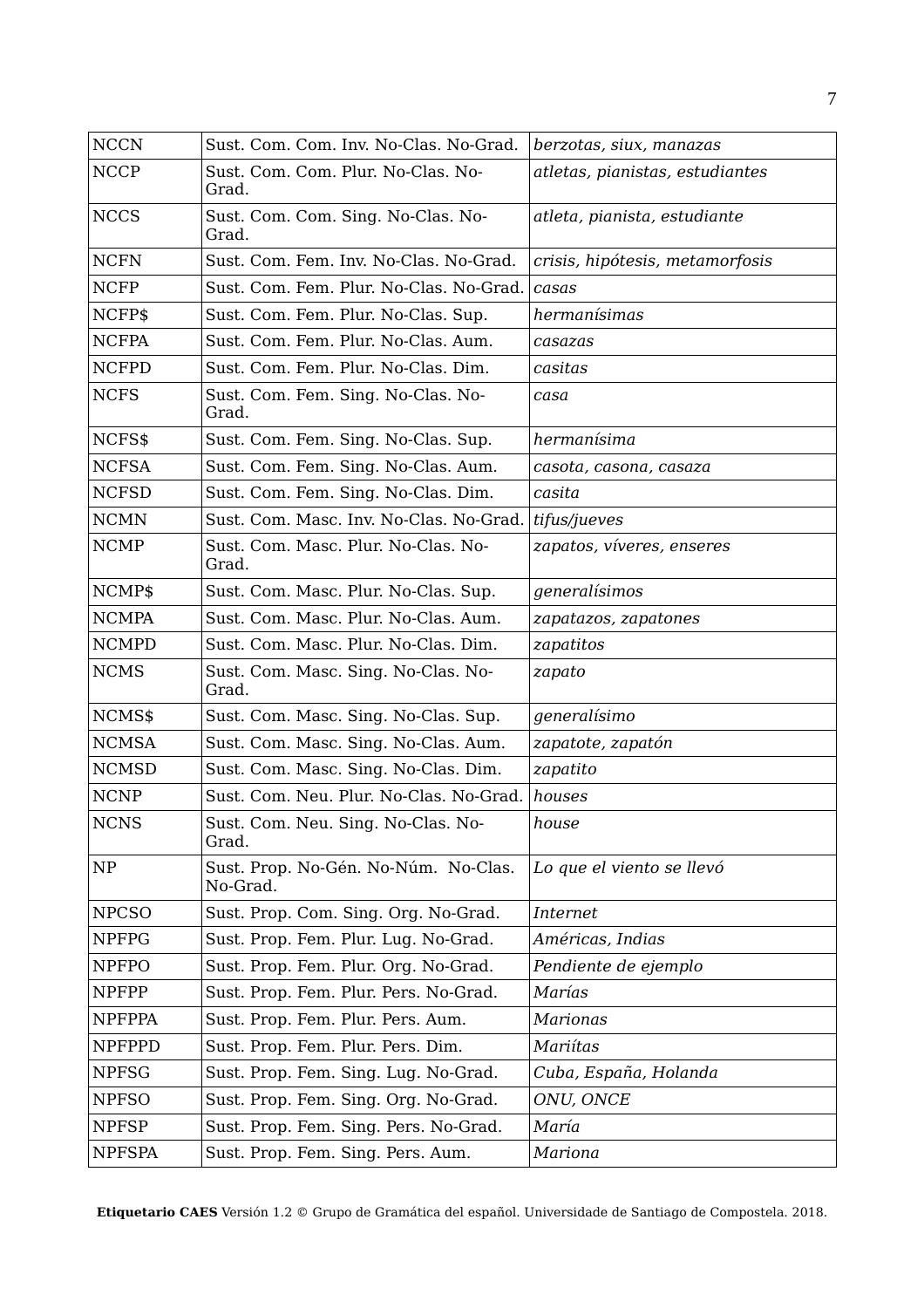| <b>NPFSPD</b> | Sust. Prop. Fem. Sing. Pers. Dim.                       | Mariíta                                   |
|---------------|---------------------------------------------------------|-------------------------------------------|
| <b>NPG</b>    | Sust. Prop. No-Gén. No-Núm. Lug. No-<br>Grad.           | Pendiente de ejemplo                      |
| <b>NPMPG</b>  | Sust. Prop. Masc. Plur. Lug. No-Grad.                   | Estados Unidos, Alpes, Andes,<br>Pirineos |
| <b>NPMPO</b>  | Sust. Prop. Masc. Plur. Org. No-Grad.                   | Pendiente de ejemplo                      |
| <b>NPMPP</b>  | Sust. Prop. Masc. Plur. Pers. No-Grad.                  | Pedros                                    |
| <b>NPMPPA</b> | Sust. Prop. Masc. Plur. Pers. Aum.                      | Pedrotes                                  |
| <b>NPMPPD</b> | Sust. Prop. Masc. Plur. Pers. Dim.                      | Pedritos                                  |
| <b>NPMSG</b>  | Sust. Prop. Masc. Sing. Lug. No-Grad.                   | Congo, Camerún                            |
| <b>NPMSO</b>  | Sust. Prop. Masc. Sing. Org. No-Grad.                   | Atlético, COI                             |
| <b>NPMSP</b>  | Sust. Prop. Masc. Sing. Pers. No-Grad.                  | Pedro                                     |
| <b>NPMSPA</b> | Sust. Prop. Masc. Sing. Pers. Aum.                      | Pedrote                                   |
| <b>NPMSPD</b> | Sust. Prop. Masc. Sing. Pers. Dim.                      | Pedrito                                   |
| <b>NPO</b>    | Sust. Prop. No-Gén. No-Núm. Org. No-<br>Grad.           | <b>Naciones Unidas</b>                    |
| <b>NPP</b>    | Sust. Prop. No-Gén. No-Núm. Pers. No-<br>Grad.          | María                                     |
| <b>NPPD</b>   | Sust. Prop. No-Gén. No-Núm. Pers. No-<br>Grad. Dim.     | Pendiente de ejemplo                      |
| <b>NPT</b>    | Sust. Prop. No-Gén. No-Núm. Tiem. No-<br>Grad.          | Navidad, 1989                             |
| Onom          | Onomatopeya                                             | jajaja, pun, plaf                         |
| $\mathbf P$   | Punt.                                                   | ,, ;, :, ., etc.                          |
| PC-CP         | Pron. Num.-Card. Indef. No-Pers. Com.<br>Plur. No-Cas.  | dos, tres, cuatro, etc.                   |
| PC-FS         | Pron. Num.-Card. Indef. No-Pers. Fem.<br>Sing. No-Cas.  | una                                       |
| PC-MS         | Pron. Num.-Card. Indef. No-Pers. Masc.<br>Sing. No-Cas. | uno                                       |
| $PD+CP$       | Pron. Dem. Def. No-Pers. Com. Plur. No-<br>Cas.         | tales                                     |
| $PD+CS$       | Pron. Dem. Def. No-Pers. Com. Sing.<br>No-Cas.          | tal                                       |
| $PD+FP$       | Pron. Dem. Def. No-Pers. Fem. Plur. No-<br>Cas.         | estas, esas, aquellas                     |
| $PD + FS$     | Pron. Dem. Def. No-Pers. Fem. Sing.<br>No-Cas.          | esta, esa, aquella                        |
| $PD+MP$       | Pron. Dem. Def. No-Pers. Masc. Plur.<br>No-Cas.         | estos, esos, aquellos                     |
| $PD+MS$       | Pron. Dem. Def. No-Pers. Masc. Sing.<br>No-Cas.         | este, ese, aquel                          |
| PD+NS         | Pron. Dem. Def. No-Pers. Neu. Sing. No-<br>Cas.         | esto, eso, aquello                        |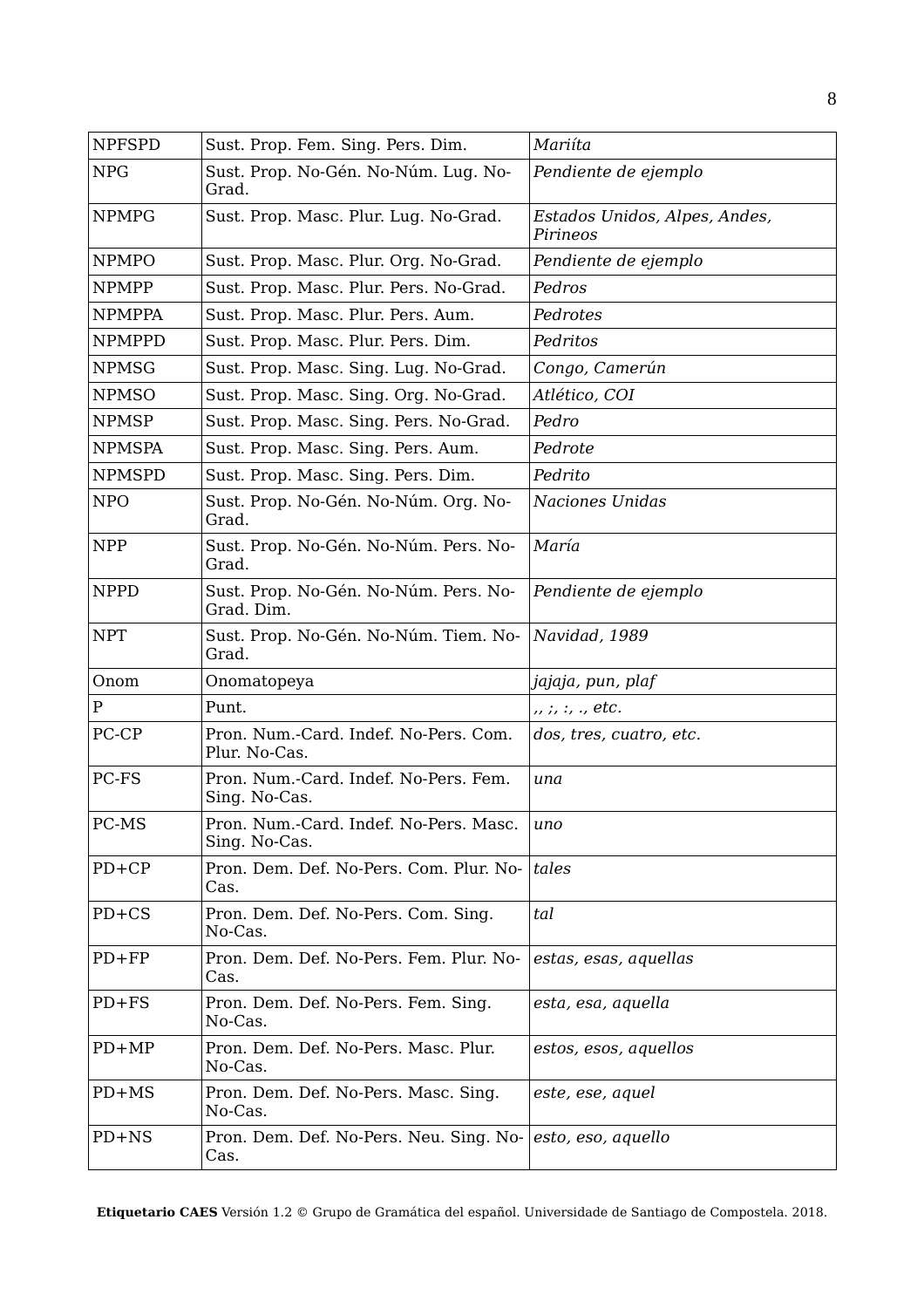| PE-FP      | Pron. Refl. Indef. No-Pers. Fem. Plur.<br>No-Cas.  | mismas          |
|------------|----------------------------------------------------|-----------------|
| PE-FS      | Pron. Refl. Indef. No-Pers. Fem. Sing.<br>No-Cas.  | misma           |
| PE-MP      | Pron. Refl. Indef. No-Pers. Masc. Plur.<br>No-Cas. | mismos          |
| PE-MS      | Pron. Refl. Indef. No-Pers. Masc. Sing.<br>No-Cas. | mismo           |
| $PG + FP$  | Pron. Glob. Def. No-Pers. Fem. Plur. No-<br>Cas.   | todas           |
| $PG + FPS$ | Pron. Glob. Def. No-Pers. Fem. Plur.<br>Sup.       | todísimas       |
| PG+FPD     | Pron. Glob. Def. No-Pers. Fem. Plur.<br>Dim.       | toditas         |
| $PG + FS$  | Pron. Glob. Def. No-Pers. Fem. Sing.<br>No-Cas.    | toda            |
| $PG + FSS$ | Pron. Glob. Def. No-Pers. Fem. Sing.<br>Sup.       | todísima        |
| PG+FSD     | Pron. Glob. Def. No-Pers. Fem. Sing.<br>Dim.       | todita          |
| $PG+MP$    | Pron. Glob. Def. No-Pers. Masc. Plur.<br>No-Cas.   | todos           |
| $PG+MP$$   | Pron. Glob. Def. No-Pers. Masc. Plur.<br>Sup.      | todísimos       |
| PG+MPD     | Pron. Glob. Def. No-Pers. Masc. Plur.<br>Dim.      | toditos         |
| $PG+MS$    | Pron. Glob. Def. No-Pers. Masc. Sing.<br>No-Cas.   | todo            |
| PG+MS\$    | Pron. Glob. Def. No-Pers. Masc. Sing.<br>Sup.      | todísimo        |
| PG+MSD     | Pron. Glob. Def. No-Pers. Masc. Sing.<br>Dim.      | todito          |
| PG+NS      | Pron. Glob. Def. No-Pers. Neut. Sing.<br>No-Cas.   | todo            |
| PG+NS\$    | Pron. Glob. Def. No-Pers. Neut. Sing.<br>Sup.      | todísimo        |
| PG+NSD     | Pron. Glob. Def. No-Pers. Neut. Sing.<br>Dim.      | todito          |
| PI-CN      | Pron. Dist. Indef. No-Pers. Com. Inv. No-<br>Cas.  | cada            |
| $PL+CN$    | Pron. Rel. Def. No-Pers. Com. Inv. No-<br>Cas.     | que             |
| $PL+CP$    | Pron. Rel. Def. No-Pers. Com. Inv. Plur.           | cuales, quienes |
| PL+CS      | Pron. Rel. Def. No-Pers. Com. Inv. Sing.           | cual, quien     |
| $PL + FP$  | Pron. Rel. Def. No-Pers. Fem. Plur. No-<br>Cas.    | cuantas         |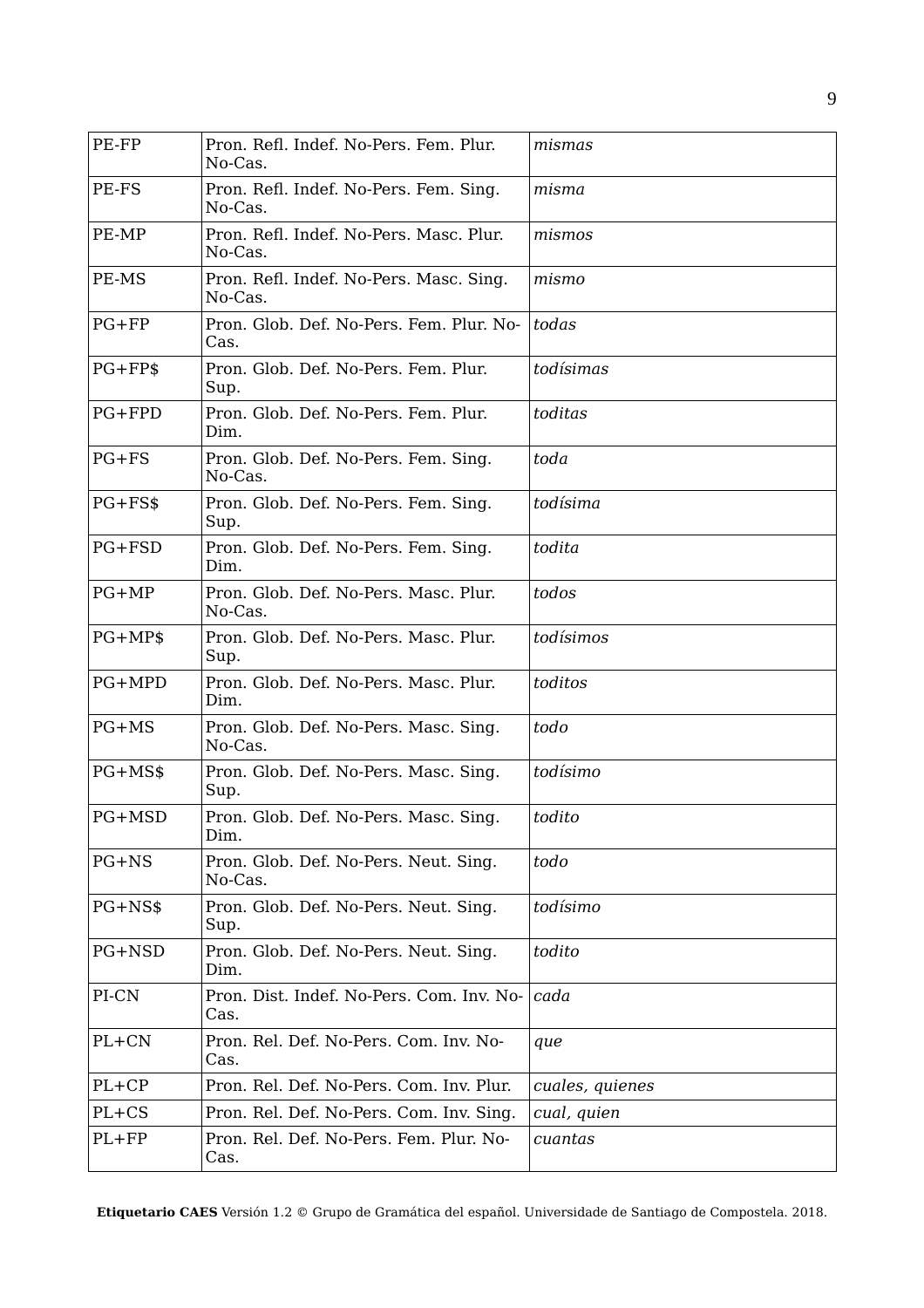| $PL + FS$ | Pron. Rel. Def. No-Pers. Fem. Sing. No-<br>Cas.         | cuanta                                        |
|-----------|---------------------------------------------------------|-----------------------------------------------|
| $PL+MP$   | Pron. Rel. Def. No-Pers. Masc. Plur. No-<br>Cas.        | cuantos                                       |
| PL+MS     | Pron. Rel. Def. No-Pers. Masc. Sing. No-<br>Cas.        | cuanto                                        |
| PN-CN     | Pron. Indef. Indef. No-Pers. Com. Inv.                  | demás                                         |
| PN-CP     | Pron. Indef. Indef. No-Pers. Com. Plur.                 | cualesquiera, quienesquiera                   |
| PN-CS     | Pron. Indef. Indef. No-Pers. Com. Sing                  | cualquiera, quienquiera                       |
| PN-FP     | Pron. Indef. Indef. No-Pers. Fem. Plur.<br>No-Cas.      | algunas, ningunas, otras, unas                |
| PN-FS     | Pron. Indef. Indef. No-Pers. Fem. Sing.<br>No-Cas.      | alguna, ninguna, otra, una                    |
| PN-MP     | Pron. Indef. Indef. No-Pers. Masc. Plur.<br>No-Cas.     | algunos, ningunos, otros, unos                |
| PN-MS     | Pron. Indef. Indef. No-Pers. Masc. Sing.<br>No-Cas.     | alguno, alguien, nadie, ninguno, otro,<br>uno |
| PN-NP     | Pron. Indef. Indef. No-Pers. Neu. Plur.                 | algo                                          |
| PN-NS     | Pron. Indef. Indef. No-Pers. Neu. Inv.                  | nada, algo                                    |
| PO-CN     | Pron. Comp. Indef. No-Pers. Com. Inv.<br>No-Cas.        | más, menos                                    |
| PO-FP     | Pron. Comp. Indef. No-Pers. Fem. Plur.<br>No-Cas.       | tantas                                        |
| PO-FP\$   | Pron. Comp. Indef. No-Pers. Fem. Plur.<br>Sup.          | tantísimas                                    |
| PO-FS     | Pron. Comp. Indef. No-Pers. Fem. Sing.<br>No-Cas.       | tanta                                         |
| PO-FS\$   | Pron. Comp. Indef. No-Pers. Fem. Sing.<br>Sup.          | tantísima                                     |
| PO-MP     | Pron. Comp. Indef. No-Pers. Masc. Plur.<br>No-Cas.      | tantos                                        |
| PO-MP\$   | Pron. Comp. Indef. No-Pers. Masc. Plur.<br>Sup.         | tantísimos                                    |
| PO-MS     | Pron. Comp. Indef. No-Pers. Masc. Sing.<br>No-Cas.      | tanto                                         |
| PO-MS\$   | Pron. Comp. Indef. No-Pers. Masc. Sing.<br>Sup.         | tantísimo                                     |
| PP-FP     | Pron. Num.-Part. No-Pers. Indef. Fem.<br>Plur. No-Cas.  | Pendiente de ejemplo                          |
| PP-FS     | Pron. Num.-Part. No-Pers. Indef. Fem.<br>Sing. No-Cas.  | media                                         |
| PP-MP     | Pron. Num.-Part. No-Pers. Indef. Masc.<br>Plur. No-Cas. | tercios, cuartos                              |
| PP-MS     | Pron. Num.-Part. No-Pers. Indef. Masc.<br>Sing. No-Cas. | medio, tercio, cuarto, quinto, etc.           |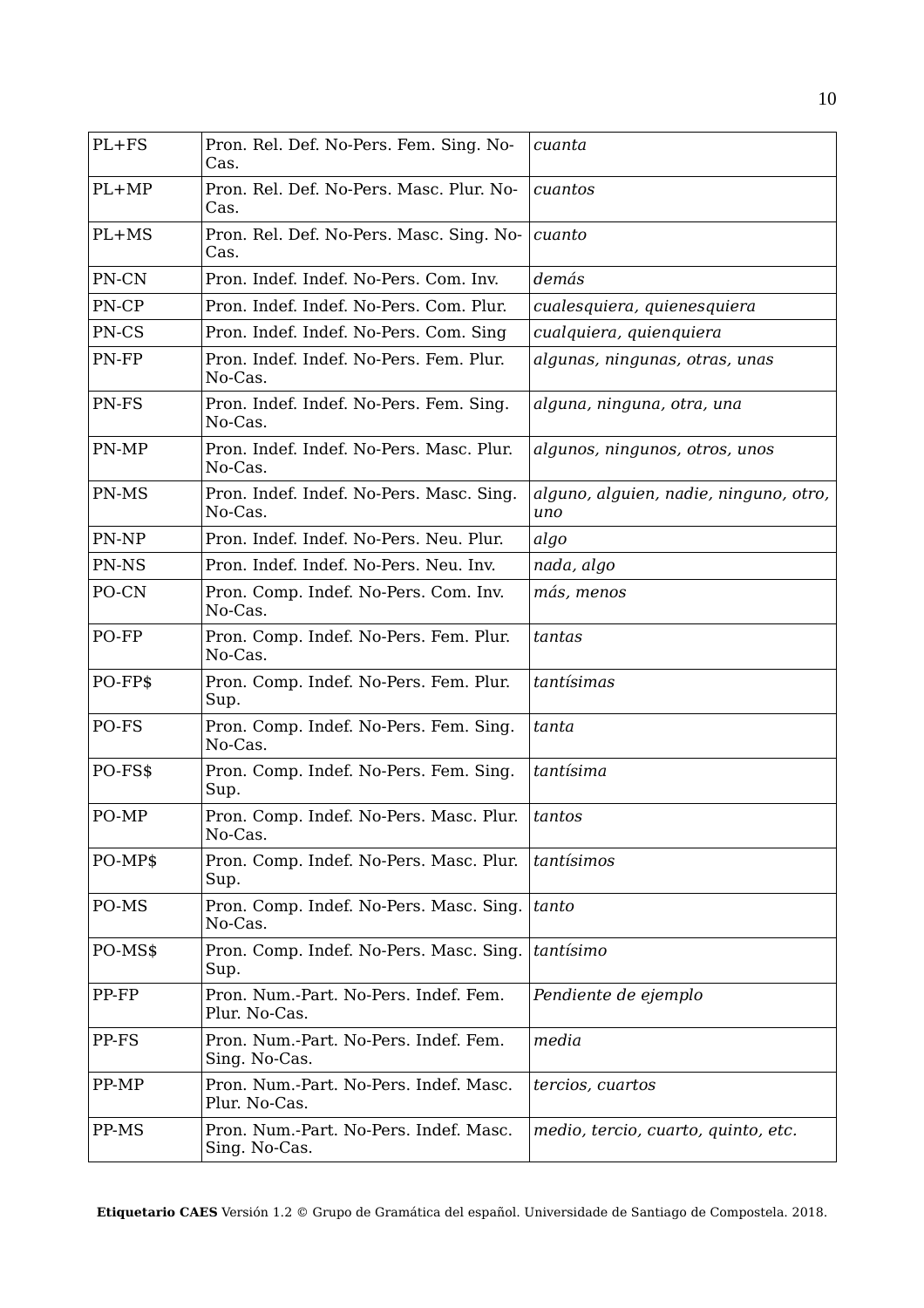| PO-CP   | Pron. Cuant. Indef. No-Pers. Com. Plur.<br>No-Cas.     | bastantes                                                                                     |
|---------|--------------------------------------------------------|-----------------------------------------------------------------------------------------------|
| PQ-CS   | Pron. Cuant. Indef. No-Pers. Com. Sing.<br>No-Cas.     | bastante                                                                                      |
| PQ-FP   | Pron. Cuant. Indef. No-Pers. Fem. Plur.<br>No-Cas.     | ambas, demasiadas, muchas, pocas,<br>varias                                                   |
| PQ-FP\$ | Pron. Cuant. Indef. No-Pers. Fem. Plur.<br>Sup.        | poquísimas                                                                                    |
| PQ-FPD  | Pron. Cuant. Indef. No-Pers. Fem. Plur.<br>Dim.        | poquitas                                                                                      |
| PQ-FS   | Pron. Cuant. Indef. No-Pers. Fem. Sing.<br>No-Cas.     | mucha, poca, demasiada                                                                        |
| PQ-FS\$ | Pron. Cuant. Indef. No-Pers. Fem. Sing.<br>Sup.        | poquísima                                                                                     |
| PQ-FSD  | Pron. Cuant. Indef. No-Pers. Fem. Sing.<br>Dim.        | poquita                                                                                       |
| PQ-MP   | Pron. Cuant. Indef. No-Pers. Masc. Plur.<br>No-Cas.    | ambos, demasiados, muchos, pocos,<br>varios                                                   |
| PQ-MP\$ | Pron. Cuant. Indef. No-Pers. Masc. Plur.<br>Sup.       | poquísimos                                                                                    |
| PQ-MPD  | Pron. Cuant. Indef. No-Pers. Masc. Plur.<br>Dim.       | poquitos                                                                                      |
| PQ-MS   | Pron. Cuant. Indef. No-Pers. Masc. Sing.<br>No-Cas.    | mucho, poco, demasiado                                                                        |
| PQ-MS\$ | Pron. Cuant. Indef. No-Pers. Masc. Sing.<br>Sup.       | poquísimo                                                                                     |
| PQ-MSD  | Pron. Cuant. Indef. No-Pers. Masc. Sing.<br>Dim.       | poquito                                                                                       |
| PR-CP   | Pron. Num.-Ord. Indef. No-Pers. Com.<br>Plur. No-Cas.  | dos, tres, cuatro, cinco                                                                      |
| PR-CS   | Pron. Num.-Ord. Indef. No-Pers. Com.<br>Sing. No-Cas.  | cinquième                                                                                     |
| PR-FP   | Pron. Num.-Ord. Indef. No-Pers. Fem.<br>Plur. No-Cas.  | primeras, segundas, terceras, etc.<br>(usados como ordinales)                                 |
| PR-FP\$ | Pron. Num.-Ord. Indef. No-Pers. Fem.<br>Plur. Sup.     | primerísimas                                                                                  |
| PR-FPD  | Pron. Num.-Ord. Indef. No-Pers. Fem.<br>Plur. Dim.     | primeritas                                                                                    |
| PR-FS   | Pron. Num.-Ord. Indef. No-Pers. Fem.<br>Sing. No-Cas.  | primera, segunda, tercera, etc.<br>(usados como ordinales)                                    |
| PR-FS\$ | Pron. Num.-Ord. Indef. No-Pers. Fem.<br>Sing. Sup.     | primerísimos                                                                                  |
| PR-FSD  | Pron. Num.-Ord. Indef. No-Pers. Fem.<br>Sing. Dim.     | primeritos                                                                                    |
| PR-MP   | Pron. Num.-Ord. Indef. No-Pers. Masc.<br>Plur. No-Cas. | primeros, segundos, etc.,<br>$\langle i \rangle$ and $\langle i \rangle$ (usado como ordinal) |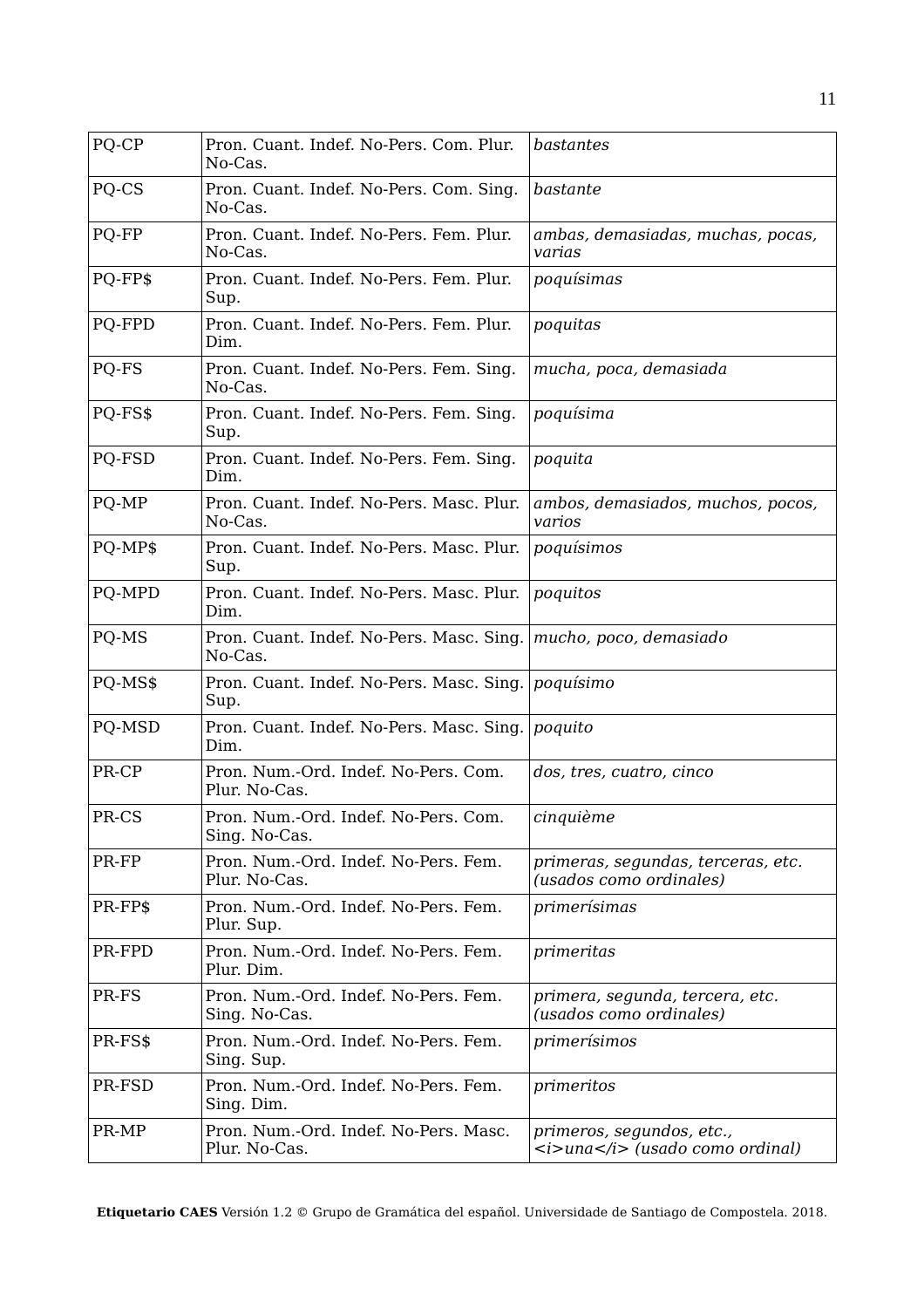| PR-MP\$  | Pron. Num.-Ord. Indef. No-Pers. Masc.<br>Plur. Sup.                 | primerísima                                                           |
|----------|---------------------------------------------------------------------|-----------------------------------------------------------------------|
| PR-MPD   | Pron. Num.-Ord. Indef. No-Pers. Masc.<br>Plur. Dim.                 | primerita                                                             |
| PR-MS    | Pron. Num.-Ord. Indef. No-Pers. Masc.<br>Sing. No-Cas.              | primero, segundo, etc., $\lt$ i>uno $\lt$ /i><br>(usado como ordinal) |
| PR-MS\$  | Pron. Num.-Ord. Indef. No-Pers. Masc.<br>Sing. Sup.                 | primerísimo                                                           |
| PR-MSD   | Pron. Num.-Ord. Indef. No-Pers. Masc.<br>Sing. Dim.                 | primerito                                                             |
| $PS+1FP$ | Pron. Pos. Def. 1. <sup>a</sup> -Pers.-Sing. Fem. Plur.<br>No-Cas.  | mías                                                                  |
| $PS+1FS$ | Pron. Pos. Def. 1.ª-Pers.-Sing. Fem.<br>Sing. No-Cas.               | mía                                                                   |
| $PS+1MP$ | Pron. Pos. Def. 1. <sup>a</sup> -Pers.-Sing. Masc.<br>Plur. No-Cas. | míos                                                                  |
| $PS+1MS$ | Pron. Pos. Def. 1.ª-Pers.-Sing. Masc.<br>Sing. No-Cas.              | mío                                                                   |
| $PS+2FP$ | Pron. Pos. Def. 2. <sup>a</sup> -Pers.-Sing. Fem. Plur.<br>No-Cas.  | tuyas                                                                 |
| $PS+2FS$ | Pron. Pos. Def. 2. <sup>a</sup> -Pers.-Sing. Fem.<br>Sing. No-Cas.  | tuya                                                                  |
| $PS+2MP$ | Pron. Pos. Def. 2. <sup>a</sup> -Pers.-Sing. Masc.<br>Plur. No-Cas. | tuyos                                                                 |
| $PS+2MS$ | Pron. Pos. Def. 2. <sup>a</sup> -Pers.-Sing. Masc.<br>Sing. No-Cas. | tuyo                                                                  |
| $PS+5FP$ | Pron. Pos. Def. 1.ª-Pers.-Plur. Fem. Plur.<br>No-Cas.               | nuestras                                                              |
| $PS+5FS$ | Pron. Pos. Def. 1. <sup>a</sup> -Pers.-Plur. Fem. Sing.<br>No-Cas.  | nuestra                                                               |
| $PS+5MP$ | Pron. Pos. Def. 1.ª-Pers.-Plur. Masc.<br>Plur. No-Cas.              | nuestros                                                              |
| $PS+5MS$ | Pron. Pos. Def. 1.ª-Pers.-Plur. Masc.<br>Sing. No-Cas.              | nuestro                                                               |
| $PS+6FP$ | Pron. Pos. Def. 2. <sup>a</sup> -Pers.-Plur. Fem. Plur.<br>No-Cas.  | vuestras                                                              |
| $PS+6FS$ | Pron. Pos. Def. 2. <sup>a</sup> -Pers.-Plur. Fem. Sing.<br>No-Cas.  | vuestra                                                               |
| $PS+6MP$ | Pron. Pos. Def. 2.ª-Pers.-Plur. Masc.<br>Plur. No-Cas.              | vuestros                                                              |
| $PS+6MS$ | Pron. Pos. Def. 2.ª-Pers.-Plur. Masc.<br>Sing. No-Cas.              | vuestro                                                               |
| $PS+7FP$ | Pron. Pos. Def. 3.ª-Pers.-2.ª Cort.-Plur.<br>Fem. Plur. No-Cas.     | suyas                                                                 |
| $PS+7FS$ | Pron. Pos. Def. 3.ª-Pers.-2.ª Cort.-Plur.<br>Fem. Sing. No-Cas.     | suya                                                                  |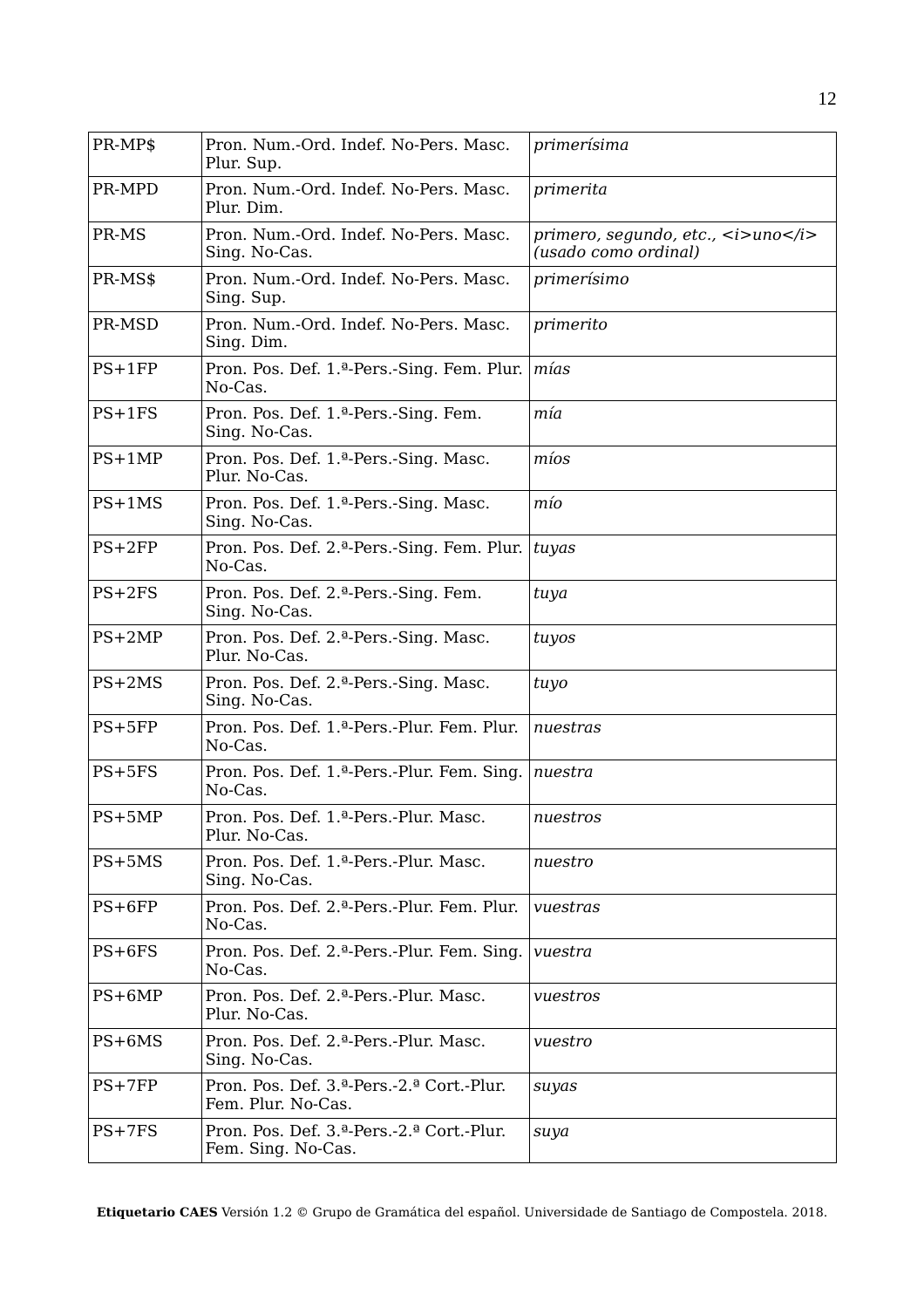| $PS+7MP$  | Pron. Pos. Def. 3.ª-Pers.-2.ª Cort.-Plur.<br>Com. Plur. No-Cas.       | suyos           |
|-----------|-----------------------------------------------------------------------|-----------------|
| $PS+7MS$  | Pron. Pos. Def. 3.ª-Pers.-2.ª Cort.-Plur.<br>Com. Sing. No-Cas.       | suyo            |
| $PT+CP$   | Pron. Int.-Exc. Def. No-Pers. Com. Plur.<br>No-Cas.                   | cuáles, quiénes |
| $PT+CS$   | Pron. Int.-Exc. Def. No-Pers. Com. Sing.<br>No-Cas.                   | cuál, quién     |
| $PT+FP$   | Pron. Int.-Exc. Def. No-Pers. Fem. Plur.<br>No-Cas.                   | cuántas         |
| $PT + FS$ | Pron. Int.-Exc. Def. No-Pers. Fem. Sing.<br>No-Cas.                   | cuánta          |
| $PT+MP$   | Pron. Int.-Exc. Def. No-Pers. Masc. Plur.<br>No-Cas.                  | cuántos         |
| $PT+MS$   | Pron. Int.-Exc. Def. No-Pers. Masc. Sing.<br>No-Cas.                  | cuánto          |
| $PT + NS$ | Pron. Int.-Exc. Def. No-Pers. Neu. Sing.<br>No-Cas.                   | qué             |
| $PY+1CPO$ | Pron. Pers. Def. 1.ª-Pers. Com. Plur.<br>Acus.-Dat.-Med.              | nos             |
| PY+1CPPX  | Pron. Pers. Def. 1.ª-Pers. Com. Plur.<br>Prep. Prep.                  | conosco         |
| $PY+1CPQ$ | Pron. Pers. Def. 1.ª-Pers. Com. Plur.<br>Nom.-Prep.                   | nós             |
| PY+1CSN   | Pron. Pers. Def. 1. <sup>a</sup> -Pers. Com. Sing.<br>Nom.            | yo              |
| $PY+1CSO$ | Pron. Pers. Def. 1. <sup>a</sup> -Pers. Com. Sing.<br>Acus.-Dat.-Med. | me              |
| $PY+1CSP$ | Pron. Pers. Def. 1.ª-Pers. Com. Sing.<br>Prep.                        | mí              |
| PY+1CSPX  | Pron. Pers. Def. 1.ª-Pers. Com. Sing.<br>Prep. Prep.                  | conmigo         |
| $PY+1FPQ$ | Pron. Pers. Def. 1.ª-Pers. Fem. Plur.<br>Nom.-Prep.                   | nosotras        |
| $PY+1MPQ$ | Pron. Pers. Def. 1.ª-Pers. Masc. Plur.<br>Nom.-Prep.                  | nosotros        |
| $PY+2CPO$ | Pron. Pers. Def. 2.ª-Pers. Com. Plur.<br>Acus.-Dat.-Med.              | 0S              |
| PY+2CSN   | Pron. Pers. Def. 2. <sup>a</sup> -Pers. Com. Sing.<br>Nom.            | tú              |
| PY+2CSO   | Pron. Pers. Def. 2.ª-Pers. Com. Sing.<br>Acus.-Dat.-Med.              | te              |
| PY+2CSP   | Pron. Pers. Def. 2. <sup>a</sup> -Pers. Com. Sing.<br>Prep.           | ti              |
| PY+2CSPX  | Pron. Pers. Def. 2.ª-Pers. Com. Sing.<br>Prep. Prep.                  | contigo         |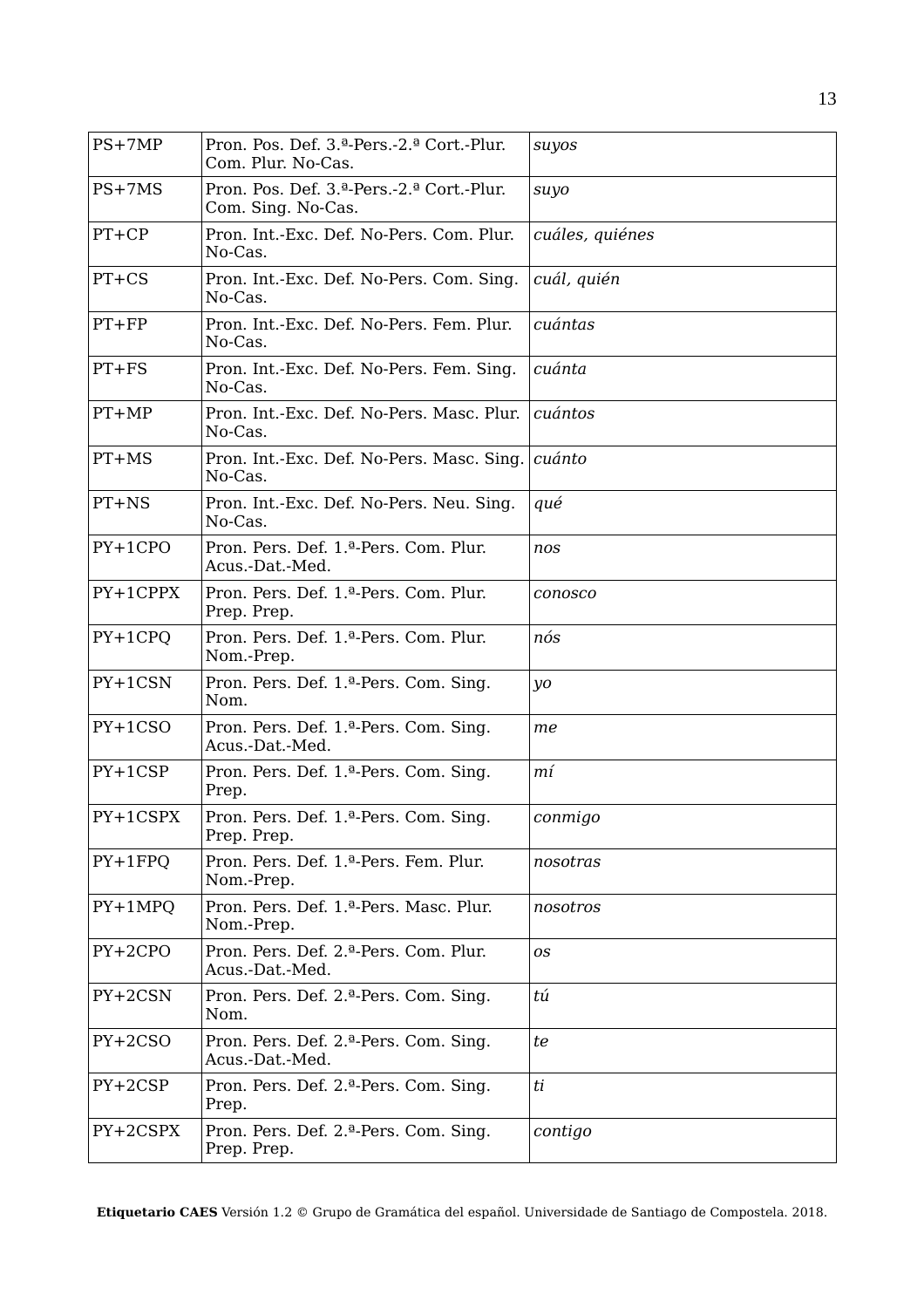| $PY+2CSO$   | Pron. Pers. Def. 2. <sup>a</sup> -Pers. Com. Sing.<br>Nom.-Prep.                         | <b>VOS</b>                       |
|-------------|------------------------------------------------------------------------------------------|----------------------------------|
| $PY+2FPQ$   | Pron. Pers. Def. 2. <sup>a</sup> -Pers. Fem. Plur.<br>Nom.-Prep.                         | vosotras                         |
| $PY+2MPO$   | Pron. Pers. Def. 2. <sup>a</sup> -Pers. Masc. Plur.<br>Nom.-Prep.                        | vosotros                         |
| PY+3FPQ     | Pron. Pers. Def. 3. <sup>a</sup> -Pers. Fem. Plur.<br>Nom.-Prep.                         | ellas                            |
| PY+3FSQ     | Pron. Pers. Def. 3.ª-Pers. Fem. Sing.<br>Nom.-Prep.                                      | ella                             |
| PY+3MPQ     | Pron. Pers. Def. 3.ª-Pers. Masc. Plur.<br>Nom.-Prep.                                     | ellos                            |
| PY+3MSQ     | Pron. Pers. Def. 3.ª-Pers. Masc. Sing.<br>Nom.-Prep.                                     | él                               |
| PY+3NNQ     | Pron. Pers. Def. 3.ª-Pers. Neu. Inv.<br>Nom.-Prep.                                       | ello                             |
| PY+4CPQ     | Pron. Pers. Def. 2.ª Cort. Com. Plur.<br>Nom.-Prep.                                      | ustedes                          |
| PY+4CSQ     | Pron. Pers. Def. 2.ª Cort. Com. Sing.<br>Nom.-Prep.                                      | usted                            |
| PY+7CNP     | Pron. Pers. Def. 3.ª-Pers.-2.ª Cort. Com.<br>Inv. Prep.                                  | sí                               |
| PY+7CNPX    | Pron. Pers. Def. 3.ª-Pers.-2.ª Cort. Com.<br>Inv. Prep. Prep.                            | consigo                          |
| $PY+7CNR$   | Pron. Pers. Def. 2.ª-Pers. Com. Inv.<br>Acus.-Dat.-Med.                                  | se                               |
| PY+7CPD     | Pron. Pers. Def. 3.ª-Pers.-2.ª Cort. Com.<br>Plur. Dat.                                  | les                              |
| $PY+7CSD$   | Pron. Pers. Def. 3.ª-Pers.-2.ª Cort. Com.<br>Sing. Dat.                                  | le                               |
| $PY+7FPA$   | Pron. Pers. Def. 3.ª-Pers.-2.ª Cort. Fem.<br>Plur. Acus.                                 | las                              |
| $PY+7FSA$   | Pron. Pers. Def. 3.ª-Pers.-2.ª Cort. Fem.<br>Sing. Acus.                                 | $l$ a                            |
| $PY+7MPA$   | Pron. Pers. Def. 3. <sup>a</sup> -Pers.-2. <sup>a</sup> Cort. Masc.<br>Plur. Acus.       | los                              |
| PY+7MSW     | Pron. Pers. Def. 3. <sup>a</sup> -Pers.-2. <sup>a</sup> Cort. Masc.<br>Sing. Acus.-Pred. | lo                               |
| Sigla       | Sigla                                                                                    | UNICEF, RENFE, etc.              |
| Simb        | Símbolo                                                                                  | $+, \, \cdot, \, =, \, etc.$     |
| <b>VGGP</b> | Verb. Aux.-Ger. Ger. Pres. No-Pers. No-<br>Núm. No-Gén.                                  | acabando, yendo, andando         |
| VGIC1P      | Verb. Aux.-Ger. Ind. Pospret. 1.ª-Pers.<br>Plur. No-Gén.                                 | acabaríamos, iríamos, andaríamos |
| VGIC2P      | Verb. Aux.-Ger. Ind. Pospret. 2. <sup>a</sup> -Pers.<br>Plur. No-Gén.                    | acabaríais, iríais, andaríais    |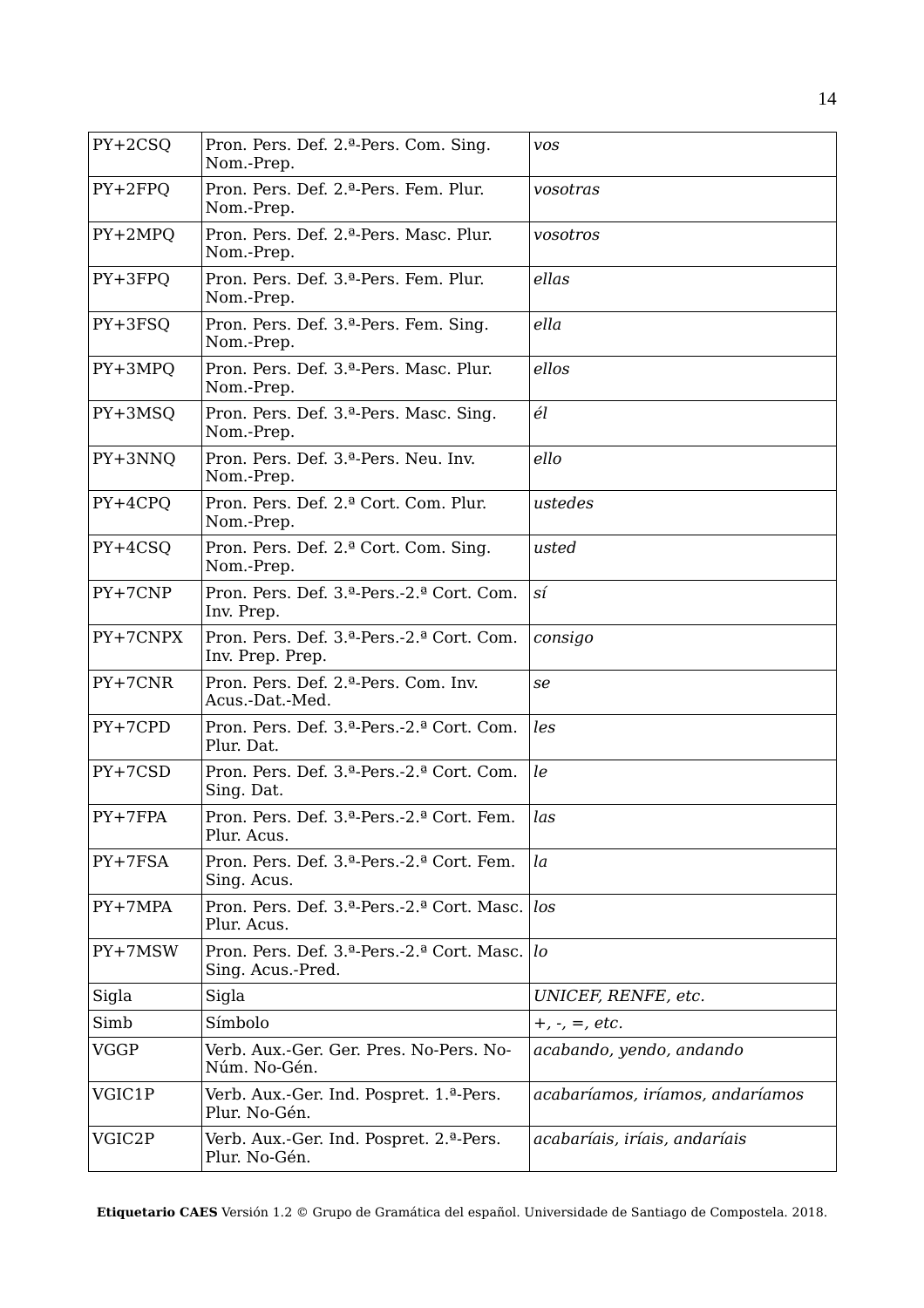| VGIC2S | Verb. Aux.-Ger. Ind. Pospret. 2.ª-Pers.<br>Sing. No-Gén.                                                   | acabarías, irías, andarías    |
|--------|------------------------------------------------------------------------------------------------------------|-------------------------------|
| VGIC7P | Verb. Aux.-Ger. Ind. Pospret. 3.ª-Pers.-<br>2.ª-Cort. Plur. No-Gén.                                        | acabarían, irían, andarían    |
| VGIC8S | Verb. Aux.-Ger. Ind. Pospret. 1.ª-3.ª-<br>Pers.-2. <sup>a</sup> -Cort. Sing. No-Gén.                       | acabaría, iría, andaría       |
| VGIF1P | Verb. Aux.-Ger. Ind. Fut. 1.ª-Pers. Plur.<br>No-Gén.                                                       | acabaremos, iremos, andaremos |
| VGIF1S | Verb. Aux.-Ger. Ind. Fut. 1. <sup>a</sup> -Pers. Sing.<br>No-Gén.                                          | acabaré, iré, andaré          |
| VGIF2P | Verb. Aux.-Ger. Ind. Fut. 2.ª-Pers. Plur.<br>No-Gén.                                                       | acabaréis, iréis, andaréis    |
| VGIF2S | Verb. Aux.-Ger. Ind. Fut. 2.ª-Pers. Sing.<br>No-Gén.                                                       | acabarás, irás, andarás       |
| VGIF7P | Verb. Aux.-Ger. Ind. Fut. 3.ª-Pers.-2.ª-<br>Cort. Plur. No-Gén.                                            | acabarán, irán, andarán       |
| VGIF7S | Verb. Aux.-Ger. Ind. Fut. 3.ª-Pers.-2.ª-<br>Cort. Sing. No-Gén.                                            | acabará, irá, andará          |
| VGII1P | Verb. Aux.-Ger. Ind. Cop. 1.ª-Pers. Plur.<br>No-Gén.                                                       | acabábamos, íbamos, andábamos |
| VGII2P | Verb. Aux.-Ger. Ind. Cop. 2.ª-Pers. Plur.<br>No-Gén.                                                       | acababais, ibais, andabais    |
| VGII2S | Verb. Aux.-Ger. Ind. Cop. 2.ª-Pers. Sing.<br>No-Gén.                                                       | acababas, ibas, andabas       |
| VGII7P | Verb. Aux.-Ger. Ind. Cop. 3. <sup>a</sup> -Pers.-2. <sup>a</sup> -<br>Cort. Plur. No-Gén.                  | acababan, iban, andaban       |
| VGII8S | Verb. Aux.-Ger. Ind. Cop. 1. <sup>a</sup> -3. <sup>a</sup> -Pers.-<br>2. <sup>a</sup> -Cort. Sing. No-Gén. | acababa, iba, andaba          |
| VGIP1P | Verb. Aux.-Ger. Ind. Pres. 1.ª-Pers. Plur.<br>No-Gén.                                                      | vamos, andamos                |
| VGIP1S | Verb. Aux.-Ger. Ind. Pres. 1.ª-Pers. Sing.<br>No-Gén.                                                      | acabo, voy, ando              |
| VGIP1S | Verb. Aux.-Ger. Ind. Pres. 1.ª-Pers. Sing.<br>No-Gén.                                                      | acabo, voy, ando              |
| VGIP2P | Verb. Aux.-Ger. Ind. Pres. 2.ª-Pers. Plur.<br>No-Gén.                                                      | acabáis, vais, andáis         |
| VGIP2S | Verb. Aux.-Ger. Ind. Pres. 2.ª-Pers. Sing.<br>No-Gén.                                                      | acabas, vas, andas            |
| VGIP7P | Verb. Aux.-Ger. Ind. Pres. 3.ª-Pers.-2.ª-<br>Cort. Plur. No-Gén.                                           | acaban, van, andan            |
| VGIP7S | Verb. Aux.-Ger. Ind. Pres. 3.ª-Pers.-2.ª-<br>Cort. Sing. No-Gén.                                           | va                            |
| VGIS1P | Verb. Aux.-Ger. Ind. Pret. 1.ª-Pers. Plur.<br>No-Gén.                                                      | fuimos, anduvimos             |
| VGIS1S | Verb. Aux.-Ger. Ind. Pret. 1.ª-Pers. Sing.<br>No-Gén.                                                      | acabé, fui, anduve            |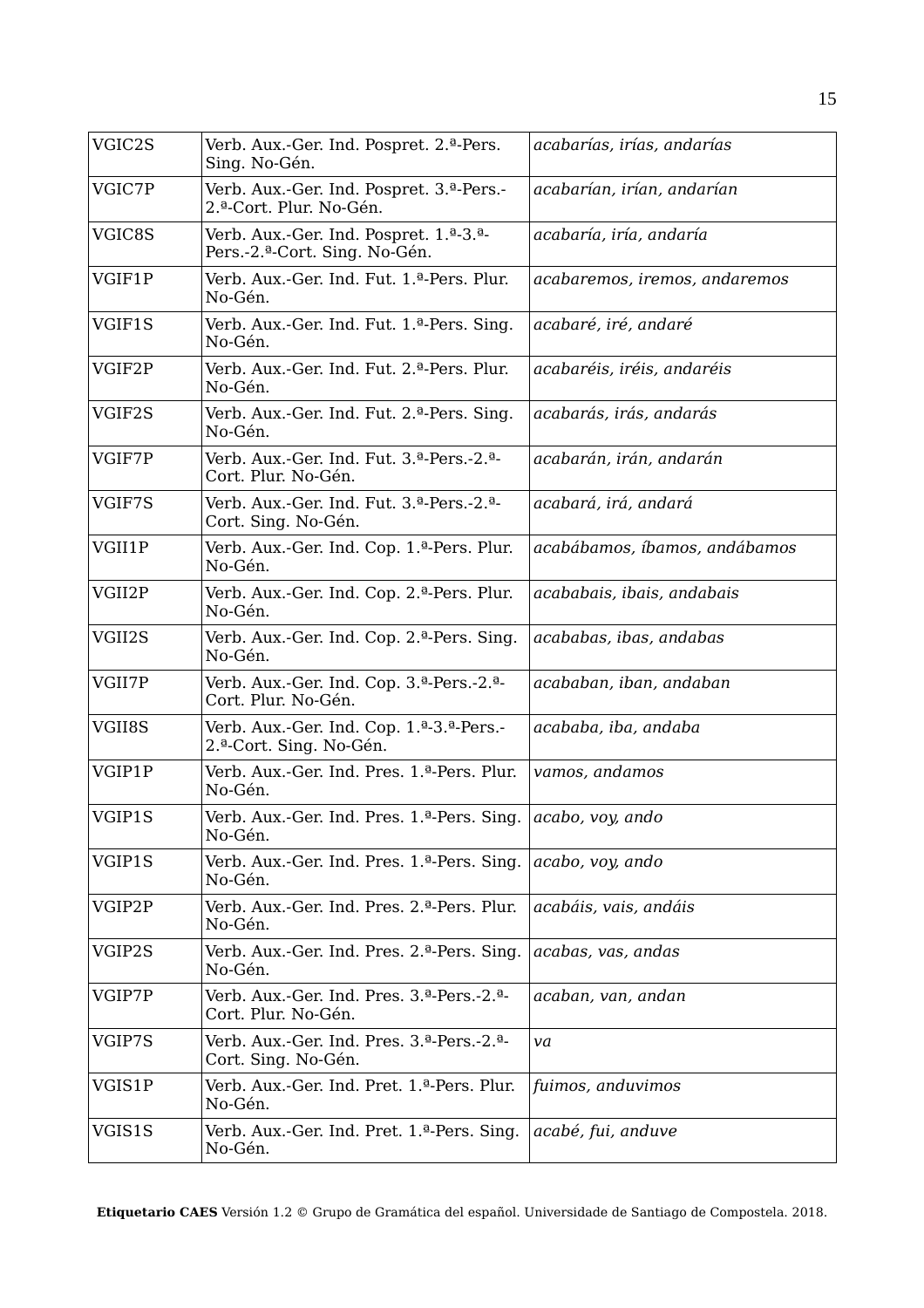| VGIS2P       | Verb. Aux.-Ger. Ind. Pret. 2.ª-Pers. Plur.<br>No-Gén.                                          | acabasteis, fuisteis, anduvisteis                                            |
|--------------|------------------------------------------------------------------------------------------------|------------------------------------------------------------------------------|
| VGIS2S       | Verb. Aux.-Ger. Ind. Pret. 2. <sup>a</sup> -Pers. Sing.<br>No-Gén.                             | acabaste, fuiste, anduviste                                                  |
| VGIS7P       | Verb. Aux.-Ger. Ind. Pret. 3.ª-Pers.-2.ª-<br>Cort. Sing. No-Gén.                               | acabaron, fueron, anduvieron                                                 |
| VGIS7S       | Verb. Aux.-Ger. Ind. Pret. 3.ª-Pers.-2.ª-<br>Cort. Sing. No-Gén.                               | acabó, fue, anduvo                                                           |
| VGIT1P       | Verb. Aux.-Ger. Ind. Pres.-Pret. 1.ª-Pers.<br>Plur. No-Gén.                                    | acabamos                                                                     |
| VGMP1P       | Verb. Aux.-Ger. Imper. Pres. 1.ª-Pers.<br>Plur. No-Gén.                                        | acabémoslo, vayámonos, andémoslo                                             |
| VGMP2P       | Verb. Aux.-Ger. Imp. Pres. 2.ª-Plur. Sing.<br>No-Gén.                                          | acabad, id, andad                                                            |
| VGMP2S       | Verb. Aux.-Ger. Imp. Pres. 2.ª-Pers.<br>Sing. No-Gén.                                          | ve                                                                           |
| VGMP4P       | Verb. Aux.-Ger. Imper. Pres. 2.ª-Cort.<br>Plur. No-Gén.                                        | acábenlo, váyanse, ándenlo                                                   |
| VGMP4S       | Verb. Aux.-Ger. Imper. Pres. 2.ª-Cort.<br>Sing. No-Gén.                                        | acábelo, váyase, ándelo                                                      |
| <b>VGNP</b>  | Verb. Aux.-Ger. Inf. Pres. No-Pers. No-<br>Núm. No-Gén.                                        | acabar, ir, andar                                                            |
| <b>VGPMS</b> | Verb. Aux.-Ger. Part. No-Tiem. No-Pers.<br>Masc. Sing.                                         | acabado, ido, andado                                                         |
| VGSF1P       | Verb. Aux.-Ger. Subj. Fut. 1.ª-Pers. Plur.<br>No-Gén.                                          | acabáremos, fuéremos,<br>anduviéremos                                        |
| VGSF2P       | Verb. Aux.-Ger. Subj. Fut. 2. <sup>a</sup> -Pers. Plur.<br>No-Gén.                             | acabareis, fuereis, anduviereis                                              |
| VGSF2S       | Verb. Aux.-Ger. Subj. Fut. 2. <sup>a</sup> -Pers. Sing.<br>No-Gén.                             | acabares, fueres, anduvieres                                                 |
| VGSF7P       | Verb. Aux.-Ger. Subj. Fut. 3.ª-Pers.-2.ª-<br>Cort. Plur. No-Gén.                               | acabaren, fueren, anduvieren                                                 |
| VGSF8S       | Verb. Aux.-Ger. Subj. Fut. 1.ª-3.ª-Pers.-<br>2.ª-Cort. Sing. No-Gén.                           | acabare, fuere, anduviere                                                    |
| VGSI1P       | Verb. Aux.-Ger. Subj. Cop. 1. <sup>a</sup> -Pers. Plur.<br>No-Gén.                             | acabáramos, fuéramos,<br>anduviéramos, acabásemos,<br>fuésemos, anduviésemos |
| VGSI2P       | Verb. Aux.-Ger. Subj. Cop. 2. <sup>a</sup> -Pers. Plur.<br>No-Gén.                             | acabarais, fuerais, anduvierais,<br>acabaseis, fueseis, anduvieseis          |
| VGSI2S       | Verb. Aux.-Ger. Subj. Cop. 2.ª-Pers.<br>Sing. No-Gén.                                          | acabaras, fueras, anduvieras,<br>acabases, fueses, anduvieses                |
| VGSI7P       | Verb. Aux.-Ger. Subj. Cop. 3. <sup>a</sup> -Pers.-2. <sup>a</sup> -<br>Cort. Plur. No-Gén.     | acabaran, fueran, anduvieran,<br>acabasen, fuesen, anduviesen                |
| VGSI8S       | Verb. Aux.-Ger. Subj. Cop. 1. <sup>a</sup> -3. <sup>a</sup> -Pers.-<br>2.ª-Cort. Sing. No-Gén. | acabara, fuera, anduviera, acabase,<br>fuese, anduviese                      |
| VGSP2P       | Verb. Aux.-Ger. Subj. Pres. 2.ª-Pers.<br>Plur. No-Gén.                                         | acabéis, vayáis, andéis                                                      |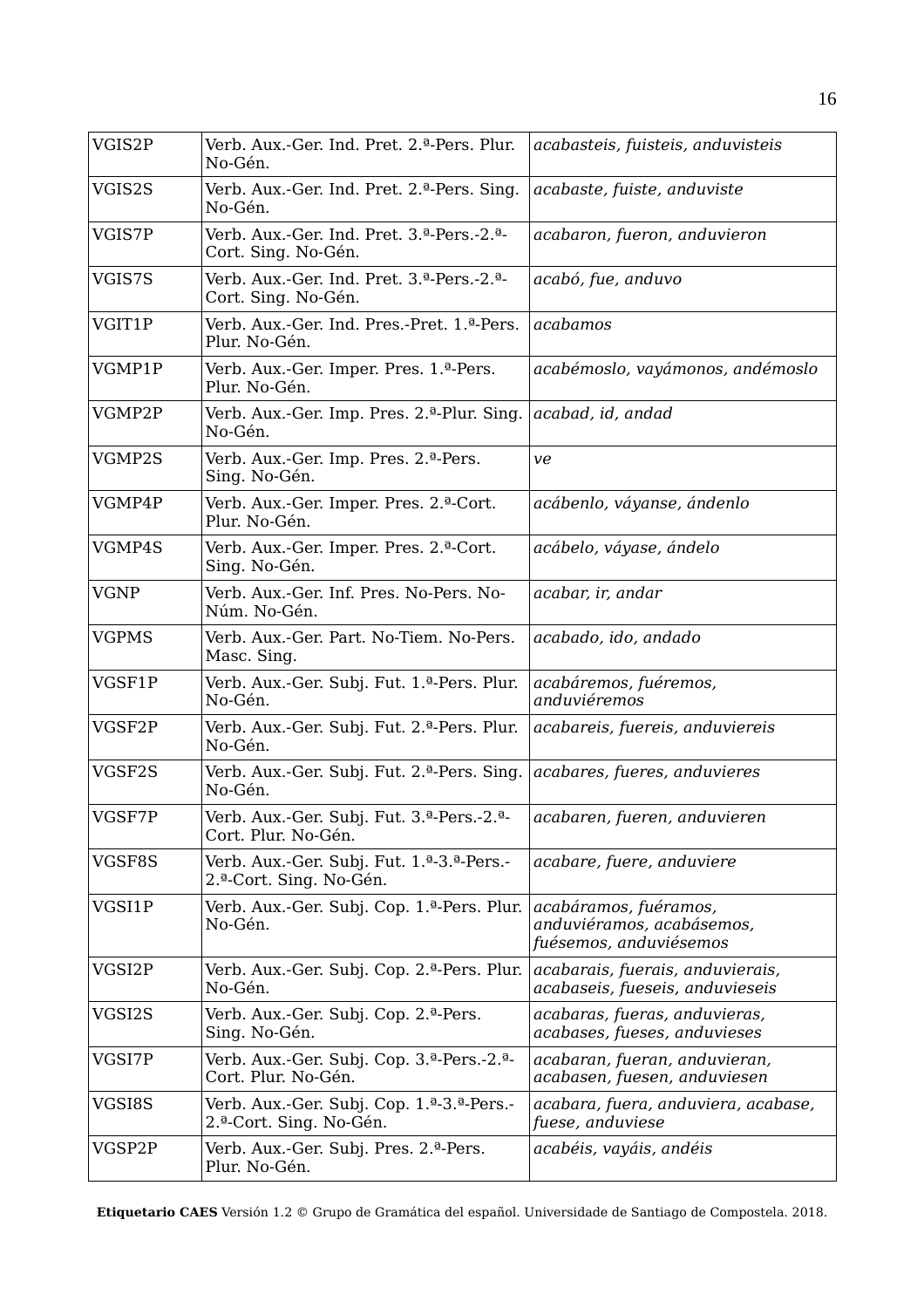| VGSP2S      | Verb. Aux.-Ger. Subj. Pres. 2.ª-Pers.<br>Sing. No-Gén.                              | acabes, vayas, andes       |
|-------------|-------------------------------------------------------------------------------------|----------------------------|
| VGTP1P      | Verb. Aux.-Ger. Imp.-Subj. Pres. 1.ª-<br>Pers. Plur. No-Gén.                        | acabemos, vayamos, andemos |
| VGTP7P      | Verb. Aux.-Ger. Imp.-Subj. Pres. 3. <sup>a</sup> -<br>Pers.-2.ª-Cort. Plur. No-Gén. | acaben, vayan, anden       |
| VGTP8S      | Verb. Aux.-Ger. Imp.-Subj. Pres. 1.ª-3.ª-<br>Pers.-2.ª-Cort. Sing. No-Gén.          | acabe, vaya, ande          |
| VGUP9S      | Verb. Aux.-Ger. Ind.-Imp. Pres. 2.ª-Imp.-<br>3.ª-Pers.-2.ª-Cort. Sing. No-Gén.      | acaba, anda                |
| <b>VIGP</b> | Verb. Aux.-Inf. Ger. Pres. No-Pers. No-<br>Núm. No-Gén.                             | empezando, yendo, habiendo |
| VIIC1P      | Verb. Aux.-Inf. Ind. Pospret. 1.ª-Pers.<br>Plur. No-Gén.                            | empezaríamos, iríamos      |
| VIIC2P      | Verb. Aux.-Inf. Ind. Pospret. 2.ª-Pers.<br>Plur. No-Gén.                            | empezaríais, iríais        |
| VIIC2S      | Verb. Aux.-Inf. Ind. Pospret. 2.ª-Pers.<br>Sing. No-Gén.                            | empezarías, irías          |
| VIIC3S      | Verb. Aux.-Inf. Ind. Pospret. 3.ª-Pers.<br>Sing. No-Gén.                            | habría                     |
| VIIC7P      | Verb. Aux.-Inf. Ind. Pospret. 3.ª-Pers.-<br>2.ª-Cort. Plur. No-Gén.                 | empezarían, irían          |
| VIIC8S      | Verb. Aux.-Inf. Ind. Pospret. 1.ª-3.ª-<br>Pers.-2.ª-Cort. Sing. No-Gén.             | empezaría, iría            |
| VIIF1P      | Verb. Aux.-Inf. Ind. Fut. 1.ª-Pers. Plur.<br>No-Gén.                                | empezaremos, iremos        |
| VIIF1S      | Verb. Aux.-Inf. Ind. Fut. 1. <sup>a</sup> -Pers. Sing.<br>No-Gén.                   | empezaré, iré              |
| VIIF2P      | Verb. Aux.-Inf. Ind. Fut. 2.ª-Pers. Plur.<br>No-Gén.                                | empezaréis, iréis          |
| VIIF2S      | Verb. Aux.-Inf. Ind. Fut. 2. <sup>a</sup> -Pers. Sing.<br>No-Gén.                   | empezarás, irás            |
| VIIF3S      | Verb. Aux.-Inf. Ind. Fut. 3.ª-Pers. Sing.<br>No-Gén.                                | habrá                      |
| VIIF7P      | Verb. Aux.-Inf. Ind. Fut. 3.ª-Pers.-2.ª-<br>Cort. Plur. No-Gén.                     | empezarán, irán            |
| VIIF7S      | Verb. Aux.-Inf. Ind. Fut. 3.ª-Pers.-2.ª-<br>Cort. Sing. No-Gén.                     | empezará, irá              |
| VIII1P      | Verb. Aux.-Inf. Ind. Cop. 1.ª-Pers. Plur.<br>No-Gén.                                | empezábamos, íbamos        |
| VIII2P      | Verb. Aux.-Inf. Ind. Cop. 2.ª-Pers. Plur.<br>No-Gén.                                | empezabais, ibais          |
| VIII2S      | Verb. Aux.-Inf. Ind. Cop. 2. <sup>a</sup> -Pers. Sing.<br>No-Gén.                   | empezabas, ibas            |
| VIII3S      | Verb. Aux.-Inf. Ind. Cop. 3. <sup>a</sup> -Pers. Sing.<br>No-Gén.                   | había                      |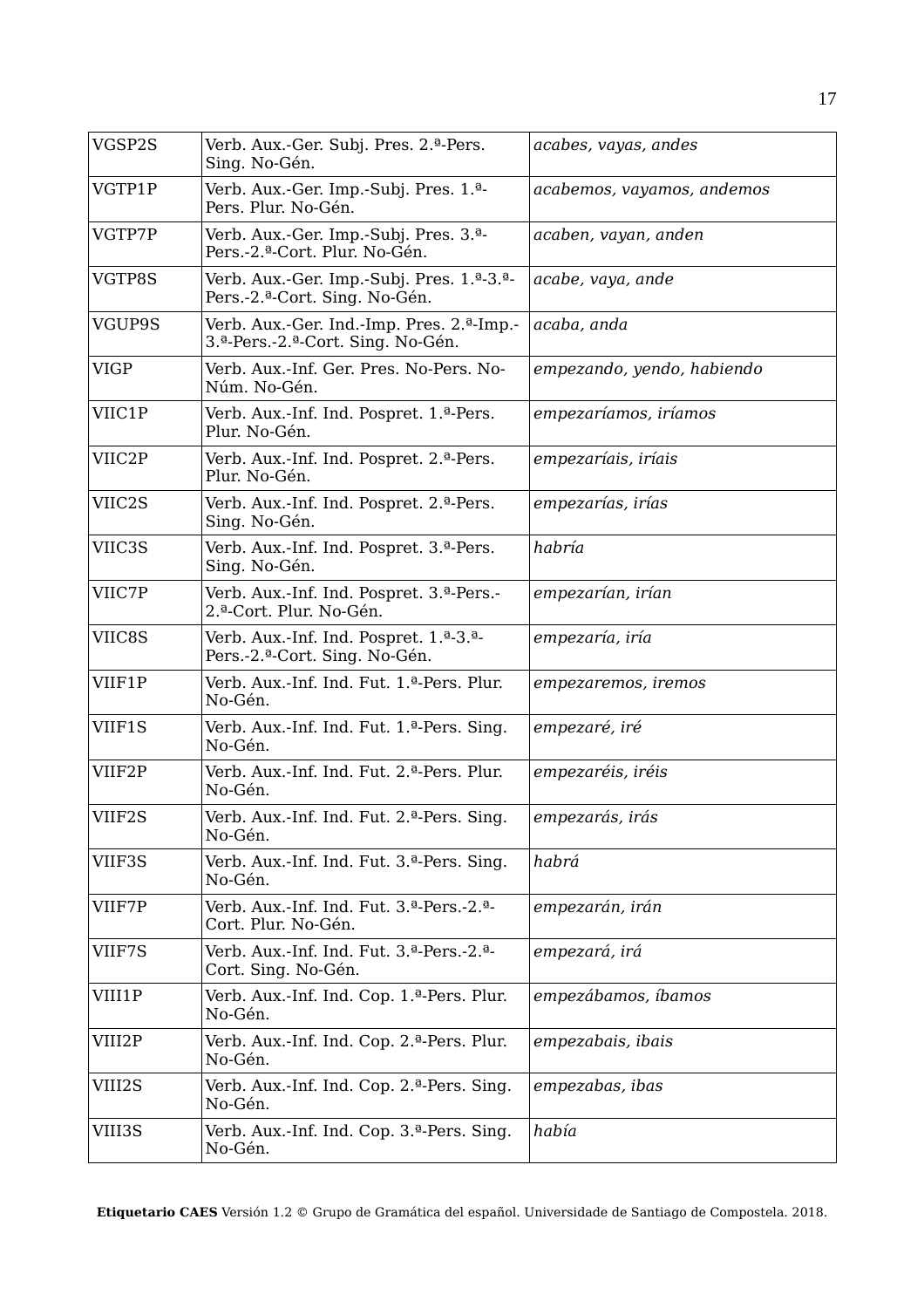| VIII7P      | Verb. Aux.-Inf. Ind. Cop. 3. <sup>a</sup> -Pers.-2. <sup>a</sup> -<br>Cort. Plur. No-Gén.     | empezaban              |
|-------------|-----------------------------------------------------------------------------------------------|------------------------|
| VIII8S      | Verb. Aux.-Inf. Ind. Cop. 1. <sup>a</sup> -3. <sup>a</sup> -Pers.-<br>2.ª-Cort. Sing. No-Gén. | empezaba, iba          |
| VIIP1P      | Verb. Aux.-Inf. Ind. Pres. 1. <sup>a</sup> -Pers. Plur.<br>No-Gén.                            | vamos                  |
| VIIP1S      | Verb. Aux.-Inf. Ind. Pres. 1. <sup>a</sup> -Pers. Sing.<br>No-Gén.                            | empiezo, voy           |
| VIIP2P      | Verb. Aux.-Inf. Ind. Pres. 2.ª-Pers. Plur.<br>No-Gén.                                         | empezáis, vais         |
| VIIP2S      | Verb. Aux.-Inf. Ind. Pres. 2. <sup>a</sup> -Pers. Sing.<br>No-Gén.                            | empiezas, vas          |
| VIIP3S      | Verb. Aux.-Inf. Ind. Pres. 3. <sup>a</sup> -Pers. Sing.<br>No-Gén.                            | hay                    |
| VIIP7P      | Verb. Aux.-Inf. Ind. Pres. 3. <sup>a</sup> -Pers.-2. <sup>a</sup> -<br>Cort. Plur. No-Gén.    | empiezan, van          |
| VIIP7S      | Verb. Aux.-Inf. Ind. Pres. 3.ª-Pers.-2.ª-<br>Cort. Sing. No-Gén.                              | va                     |
| VIIS1P      | Verb. Aux.-Inf. Ind. Pret. 1.ª-Pers. Plur.<br>No-Gén.                                         | fuimos                 |
| VIIS1S      | Verb. Aux.-Inf. Ind. Pret. 1.ª-Pers. Sing.<br>No-Gén.                                         | empezé, fui            |
| VIIS2P      | Verb. Aux.-Inf. Ind. Pret. 2.ª-Pers. Plur.<br>No-Gén.                                         | empezasteis, fuisteis  |
| VIIS2S      | Verb. Aux.-Inf. Ind. Pret. 2. <sup>a</sup> -Pers. Sing.<br>No-Gén.                            | empezaste, fuiste      |
| VIIS3S      | Verb. Aux.-Inf. Ind. Pret. 3. <sup>a</sup> -Pers. Sing.<br>No-Gén.                            | hubo                   |
| VIIS7P      | Verb. Aux.-Inf. Ind. Pret. 3.ª-Pers.-2.ª-<br>Cort. Plur. No-Gén.                              | empezaron, fueron      |
| VIIS7S      | Verb. Aux.-Inf. Ind. Pret. 3.ª-Pers.-2.ª-<br>Cort. Sing. No-Gén.                              | empezó, fue            |
| VIIT1P      | Verb. Aux.-Inf. Ind. Pres.-Pret. 1.ª-Pers.<br>Plur. No-Gén.                                   | empezamos              |
| VIMP1P      | Verb. Aux.-Inf. Imper. Pres. 1.ª-Pers.<br>Plur. No-Gén.                                       | empecémoslo, vayámonos |
| VIMP2P      | Verb. Aux.-Inf. Imp. Pres. 2. <sup>a</sup> -Plur. Sing.<br>No-Gén.                            | empezad, id            |
| VIMP2S      | Verb. Aux.-Inf. Imp. Pres. 2. <sup>a</sup> -Pers. Sing.<br>No-Gén.                            | ve                     |
| VIMP4P      | Verb. Aux.-Inf. Imper. Pres. 2.ª-Cort.<br>Plur. No-Gén.                                       | empiécenlo, váyanse    |
| VIMP4S      | Verb. Aux.-Inf. Imper. Pres. 2.ª-Cort.<br>Sing. No-Gén.                                       | empiécelo, váyase      |
| <b>VINP</b> | Verb. Aux.-Inf. Inf. Pres. No-Pers. No-<br>Núm. No-Gén.                                       | empezar, ir, haber     |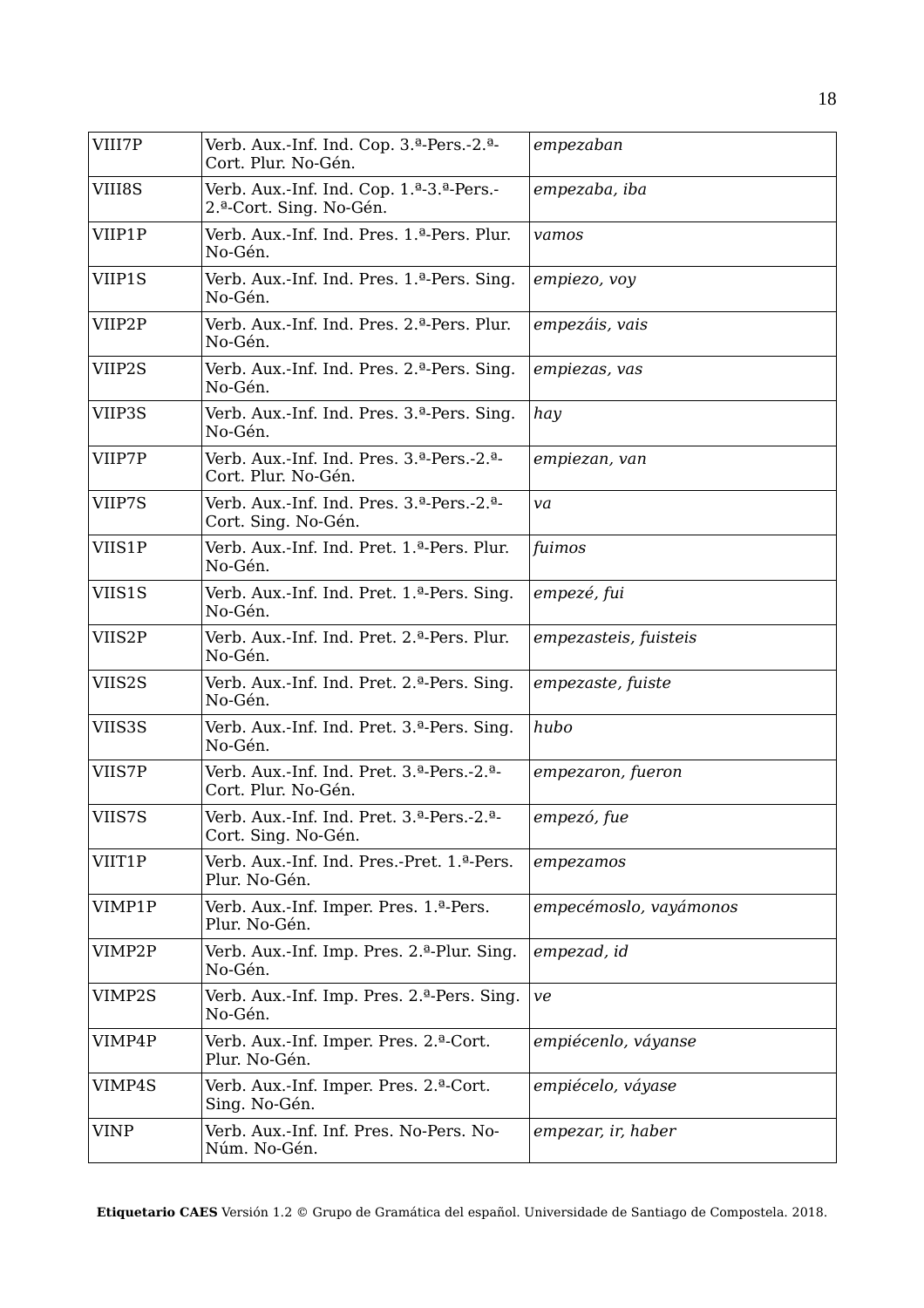| VINP1P       | Verb. Aux.-Inf. Inf. Pres. 1.ª-Pers. Plur.<br>No-Gén.                                                | podermos                                        |
|--------------|------------------------------------------------------------------------------------------------------|-------------------------------------------------|
| <b>VIPFS</b> | Verb. Aux.-Inf. Part. No-Tiem. No-Pers.<br>Fem. Sing.                                                | debida, empezada                                |
| <b>VIPMS</b> | Verb. Aux.-Inf. Part. No-Tiem. No-Pers.<br>Masc. Sing.                                               | empezado, ido, habido                           |
| VISF1P       | Verb. Aux.-Inf. Subj. Fut. 1.ª-Pers. Plur.<br>No-Gén.                                                | empezáremos, fuéremos                           |
| VISF2P       | Verb. Aux.-Inf. Subj. Fut. 2. <sup>a</sup> -Pers. Plur.<br>No-Gén.                                   | empezareis, fuereis                             |
| VISF2S       | Verb. Aux.-Inf. Subj. Fut. 2.ª-Pers. Sing.<br>No-Gén.                                                | empezares, fueres                               |
| VISF3S       | Verb. Aux.-Inf. Subj. Fut. 3. <sup>a</sup> -Pers. Sing.<br>No-Gén.                                   | hubiere                                         |
| VISF7P       | Verb. Aux.-Inf. Subj. Fut. 3.ª-Pers.-2.ª-<br>Cort. Plur. No-Gén.                                     | empezaren, fueren                               |
| VISF8S       | Verb. Aux.-Inf. Subj. Fut. 1. <sup>a</sup> -3. <sup>a</sup> -Pers.-<br>2.ª-Cort. Sing. No-Gén.       | empezare, fuere                                 |
| VISI1P       | Verb. Aux.-Inf. Subj. Cop. 1. <sup>a</sup> -Pers. Plur.<br>No-Gén.                                   | empezáramos, fuéramos,<br>empezásemos, fuésemos |
| VISI2P       | Verb. Aux.-Inf. Subj. Cop. 2. <sup>a</sup> -Pers. Plur.<br>No-Gén.                                   | empezarais, fuerais, empezaseis,<br>fueseis     |
| VISI2S       | Verb. Aux.-Inf. Subj. Cop. 2. <sup>a</sup> -Pers. Sing.<br>No-Gén.                                   | empezaras, fueras, empezases,<br>fueses         |
| VISI3S       | Verb. Aux.-Inf. Subj. Cop. 3. <sup>a</sup> -Pers. Sing.<br>No-Gén.                                   | hubiera, hubiese                                |
| VISI7P       | Verb. Aux.-Inf. Subj. Cop. 3. <sup>a</sup> -Pers.-2. <sup>a</sup> -<br>Cort. Plur. No-Gén.           | empezaran, fueran, empezasen,<br>fuesen         |
| VISI8S       | Verb. Aux.-Inf. Subj. Cop. 1. <sup>a</sup> -3. <sup>a</sup> -Pers.-<br>2.ª-Cort. Sing. No-Gén.       | empezara, fuera, empezase, fuese                |
| VISP2P       | Verb. Aux.-Inf. Subj. Pres. 2.ª-Pers. Plur.<br>No-Gén.                                               | empecéis, vayáis                                |
| VISP2S       | Verb. Aux.-Inf. Subj. Pres. 2.ª-Pers.<br>Sing. No-Gén.                                               | empieces, vayas                                 |
| VISP3S       | Verb. Aux.-Inf. Subj. Pres. 3.ª-Pers.<br>Sing. No-Gén.                                               | haya                                            |
| VITP1P       | Verb. Aux.-Inf. Imp.-Subj. Pres. 1. <sup>a</sup> -Pers.<br>Plur. No-Gén.                             | empecemos, vayamos                              |
| VITP7P       | Verb. Aux.-Inf. Imp.-Subj. Pres. 3. <sup>a</sup> -<br>Pers.-2.ª-Cort. Plur. No-Gén.                  | empiecen, vayan                                 |
| VITP8S       | Verb. Aux.-Inf. Imp.-Subj. Pres. 1. <sup>a</sup> -3. <sup>a</sup> -<br>Pers.-2.ª-Cort. Sing. No-Gén. | empiece, vaya                                   |
| VIUP9S       | Verb. Aux.-Inf. Ind.-Imp. Pres. 2. <sup>a</sup> -Imp.-<br>3.ª-Pers.-2.ª-Cort. Sing. No-Gén.          | empieza                                         |
| <b>VMGP</b>  | Verb. Princ. Ger. Pres. No-Pers. No-<br>Núm. No-Gén.                                                 | acabando, empezando, yendo,<br>andando          |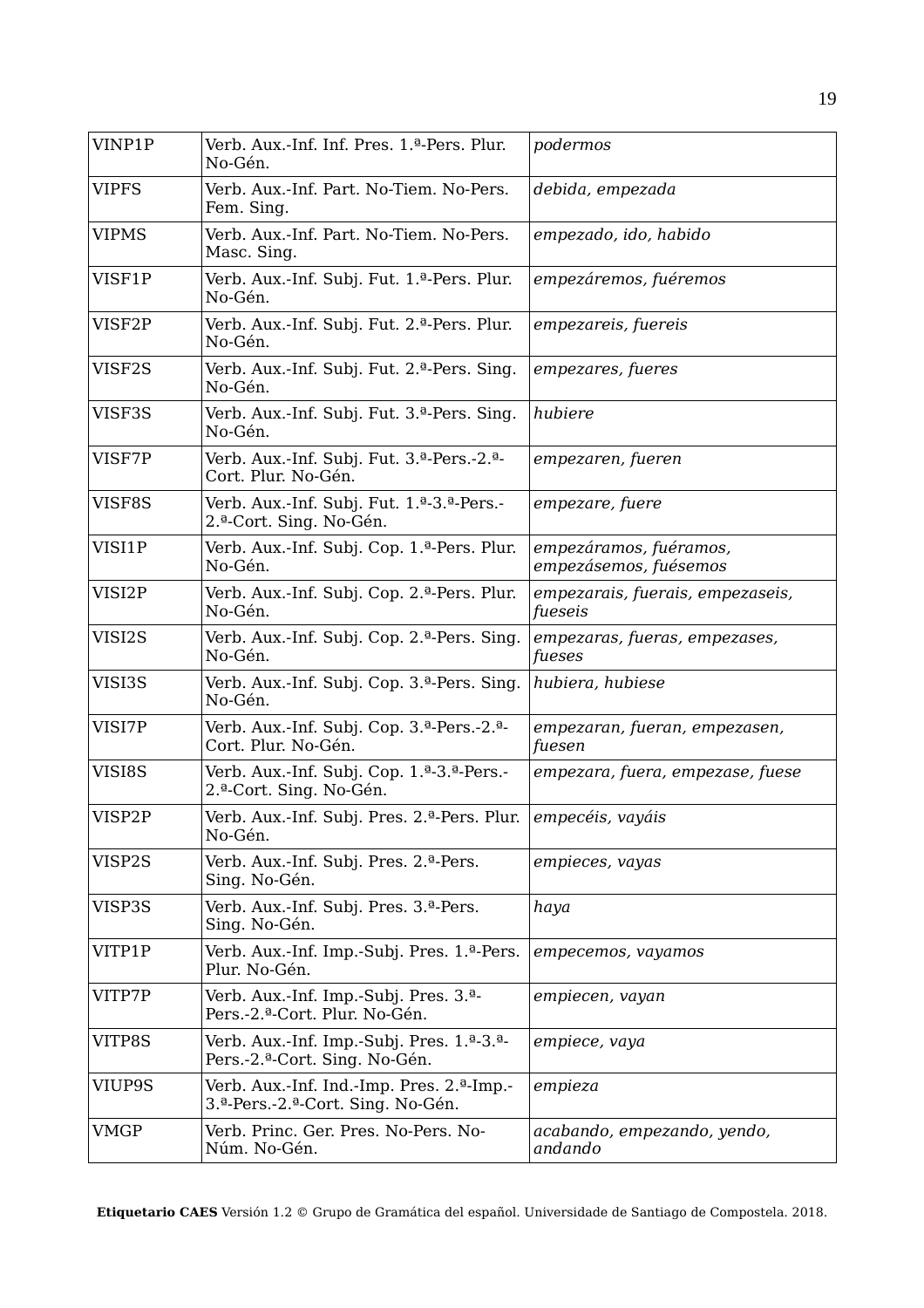| VMIC1P | Verb. Princ. Ind. Pospret. 1.ª-Pers. Plur.<br>No-Gén.                                                   | acabaríamos, estaríamos, iríamos,<br>andaríamos |
|--------|---------------------------------------------------------------------------------------------------------|-------------------------------------------------|
| VMIC2P | Verb. Princ. Ind. Pospret. 2.ª-Pers. Plur.<br>No-Gén.                                                   | acabaríais, empezaríais, iríais,<br>andaríais   |
| VMIC2S | Verb. Princ. Ind. Pospret. 2. <sup>a</sup> -Pers. Sing.<br>No-Gén.                                      | acabarías, empezarías, irías,<br>andarías       |
| VMIC3S | Verb. Princ. Ind. Pospret. 3.ª-Pers. Sing.<br>No-Gén.                                                   | habría                                          |
| VMIC7P | Verb. Princ. Ind. Pospret. 3.ª-Pers.-2.ª-<br>Cort. Plur. No-Gén.                                        | acabarían, empezarían, irían,<br>andarían       |
| VMIC8S | Verb. Princ. Ind. Pospret. 1. <sup>a</sup> -3. <sup>a</sup> -Pers.-<br>2.ª-Cort. Sing. No-Gén.          | acabaría, empezaría, iría, andaría              |
| VMIF1P | Verb. Princ. Ind. Fut. 1.ª-Pers. Plur. No-<br>Gén.                                                      | acabaremos, empezaremos, iremos,<br>andaremos   |
| VMIF1S | Verb. Princ. Ind. Fut. 1.ª-Pers. Sing. No-<br>Gén.                                                      | acabaré, empezaré, iré, andaré                  |
| VMIF2P | Verb. Princ. Ind. Fut. 2. <sup>a</sup> -Pers. Plur. No-<br>Gén.                                         | acabaréis, empezaréis, iréis,<br>andaréis       |
| VMIF2S | Verb. Princ. Ind. Fut. 2. <sup>a</sup> -Pers. Sing. No-<br>Gén.                                         | acabarás, empezarás, irás, andarás              |
| VMIF3S | Verb. Princ. Ind. Fut. 3. <sup>a</sup> -Pers. Sing. No-<br>Gén.                                         | habrá                                           |
| VMIF7P | Verb. Princ. Ind. Fut. 3. <sup>a</sup> -Pers.-2. <sup>a</sup> -Cort.<br>Plur. No-Gén.                   | acabarán, empezarán, irán, andarán              |
| VMIF7S | Verb. Princ. Ind. Fut. 3.ª-Pers.-2.ª-Cort.<br>Sing. No-Gén.                                             | acabará, empezará, irá, andará                  |
| VMII1P | Verb. Princ. Ind. Cop. 1. <sup>a</sup> -Pers. Plur. No-<br>Gén.                                         | acabábamos, empezábamos, íbamos,<br>andábamos   |
| VMII2P | Verb. Princ. Ind. Cop. 2.ª-Pers. Plur. No-<br>Gén.                                                      | acababais, empezabais, ibais,<br>andabais       |
| VMII2S | Verb. Princ. Ind. Cop. 2. <sup>a</sup> -Pers. Sing.<br>No-Gén.                                          | acababas, empezabas, ibas, andabas              |
| VMII3P | Verb. Princ. Ind. Cop. 3. <sup>a</sup> -Pers. Plur. No-<br>Gén.                                         | habían                                          |
| VMII3S | Verb. Princ. Ind. Cop. 3. <sup>a</sup> -Pers. Sing.<br>No-Gén.                                          | había                                           |
| VMII7P | Verb. Princ. Ind. Cop. 3. <sup>a</sup> -Pers.-2. <sup>a</sup> -Cort.<br>Plur. No-Gén.                   | acababan, estaban, iban                         |
| VMII8S | Verb. Princ. Ind. Cop. 1. <sup>a</sup> -3. <sup>a</sup> -Pers.-2. <sup>a</sup> -<br>Cort. Sing. No-Gén. | acababa, empezaba, iba, andaba                  |
| VMIP1P | Verb. Princ. Ind. Pres. 1.ª-Pers. Plur. No-<br>Gén.                                                     | vamos, andamos                                  |
| VMIP1S | Verb. Princ. Ind. Pres. 1. <sup>a</sup> -Pers. Sing.<br>No-Gén.                                         | acabo, empiezo, voy, ando                       |
| VMIP2P | Verb. Princ. Ind. Pres. 2.ª-Pers. Plur. No-<br>Gén.                                                     | acabáis, empezáis, vais, andáis                 |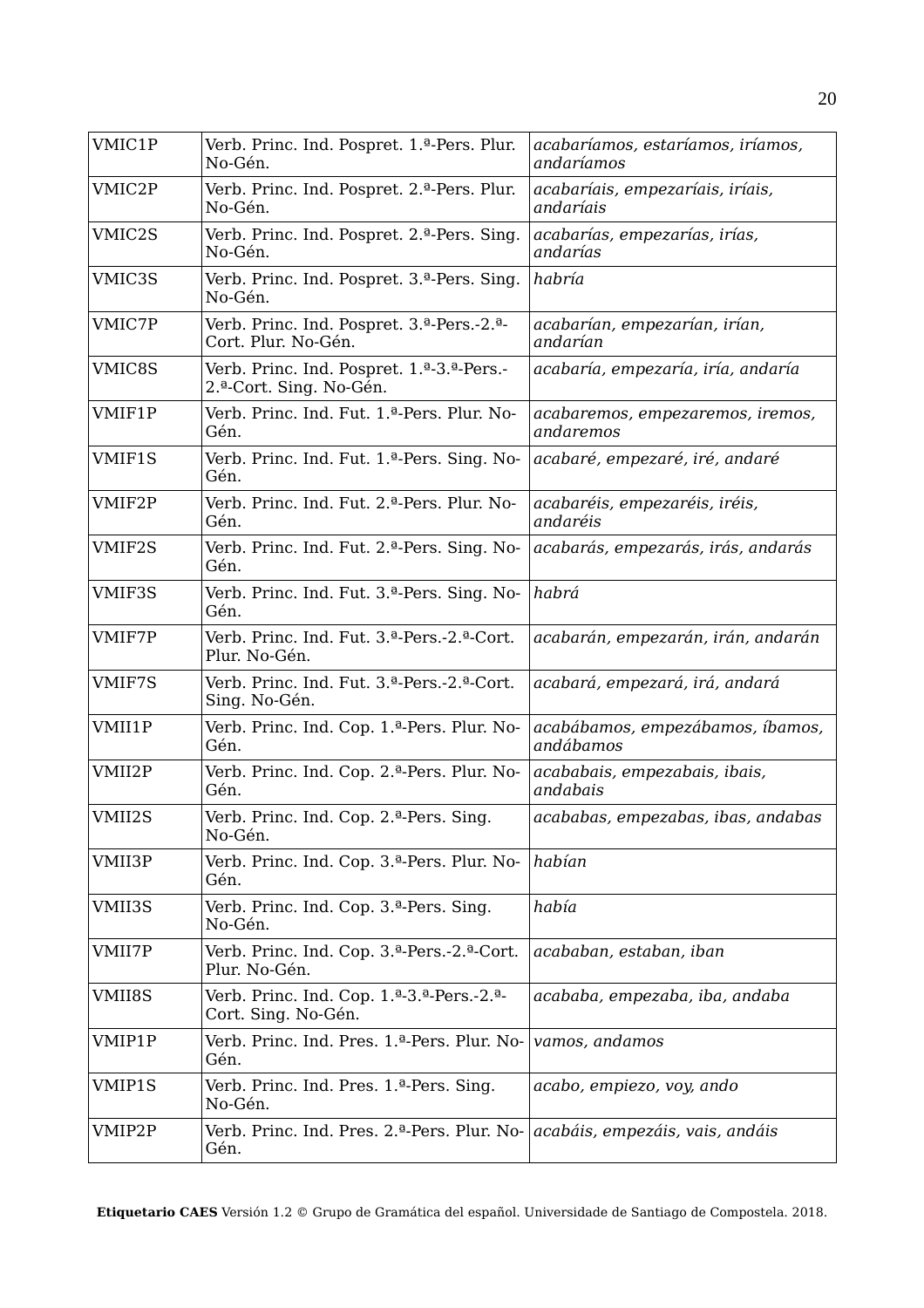| VMIP2S       | Verb. Princ. Ind. Pres. 2. <sup>a</sup> -Pers. Sing.<br>No-Gén.                        | acabas, empiezas, vas, andas                      |
|--------------|----------------------------------------------------------------------------------------|---------------------------------------------------|
| VMIP3S       | Verb. Princ. Ind. Pres. 3. <sup>a</sup> -Pers. Sing.<br>No-Gén.                        | hay                                               |
| VMIP7P       | Verb. Princ. Ind. Pres. 3.ª-Pers.-2.ª-Cort.<br>Plur. No-Gén.                           | acaban, empiezan, van, andan                      |
| VMIP7S       | Verb. Princ. Ind. Pres. 3. <sup>a</sup> -Pers.-2. <sup>a</sup> -Cort.<br>Sing. No-Gén. | va                                                |
| VMIS1P       | Verb. Princ. Ind. Pret. 1.ª-Pers. Plur. No-<br>Gén.                                    | fuimos, anduvimos                                 |
| VMIS1S       | Verb. Princ. Ind. Pret. 1.ª-Pers. Sing.<br>No-Gén.                                     | acabé, empecé, fui, anduve                        |
| VMIS2P       | Verb. Princ. Ind. Pret. 2. <sup>a</sup> -Pers. Plur. No-<br>Gén.                       | acabasteis, empezasteis, fuisteis,<br>anduvisteis |
| VMIS2S       | Verb. Princ. Ind. Pret. 2. <sup>a</sup> -Pers. Sing.<br>No-Gén.                        | acabaste, empezaste, fuiste,<br>anduviste         |
| VMIS3P       | Verb. Princ. Ind. Pret. 3.ª-Pers. Plur. No-<br>Gén.                                    | hubieron                                          |
| VMIS3S       | Verb. Princ. Ind. Pret. 3.ª-Pers. Sing.<br>No-Gén.                                     | hubo                                              |
| VMIS7P       | Verb. Princ. Ind. Pret. 3.ª-Pers.-2.ª-Cort.<br>Plur. No-Gén.                           | acabaron, empezaron, fueron,<br>estuvieron        |
| VMIS7S       | Verb. Princ. Ind. Pret. 3.ª-Pers.-2.ª-Cort.<br>Sing. No-Gén.                           | acabó, empezó, fue, anduvo                        |
| VMIT1P       | Verb. Princ. Ind. Pres.-Pret. 1.ª-Pers.<br>Plur. No-Gén.                               | acabamos, empezamos                               |
| VMMP2P       | Verb. Princ. Imp. Pres. 2. <sup>a</sup> -Plur. Sing.<br>No-Gén.                        | acabad, empezad, id, andad                        |
| VMMP2S       | Verb. Princ. Imp. Pres. 2. <sup>a</sup> -Pers. Sing.<br>No-Gén.                        | acábalo, empiézalo, ve                            |
| VMMP4P       | Verb. Princ. Imp. Pres. 2. <sup>a</sup> -Cort. Plur.<br>No-Gén.                        | acábenlo, empiécenlo                              |
| VMMP4S       | Verb. Princ. Imp. Pres. 2. <sup>a</sup> -Cort. Sing.<br>No-Gén.                        | acábelo, empiécelo                                |
| <b>VMNP</b>  | Verb. Princ. Inf. Pres. No-Pers. No-Núm.<br>No-Gén.                                    | acabar, empezar, ir, andar                        |
| VMNP1P       | Verb. Princ. Inf. Pres. 1.ª-Pers. Plur. No-<br>Gén.                                    | irmos                                             |
| VMNP2S       | Verb. Princ. Inf. Pres. 2. <sup>a</sup> -Pers. Sing. No-<br>Gén.                       | vires                                             |
| VMNP3P       | Verb. Princ. Inf. Pres. 3.ª-Pers. Plur. No-<br>Gén.                                    | mantenerem                                        |
| <b>VMPCN</b> | Verb. Princ. Part. No-Tiem. No-Pers.<br>Com. Inv.                                      | retired                                           |
| <b>VMPFP</b> | Verb. Princ. Part. No-Tiem. No-Pers.<br>Fem. Plur.                                     | acabadas, empezadas                               |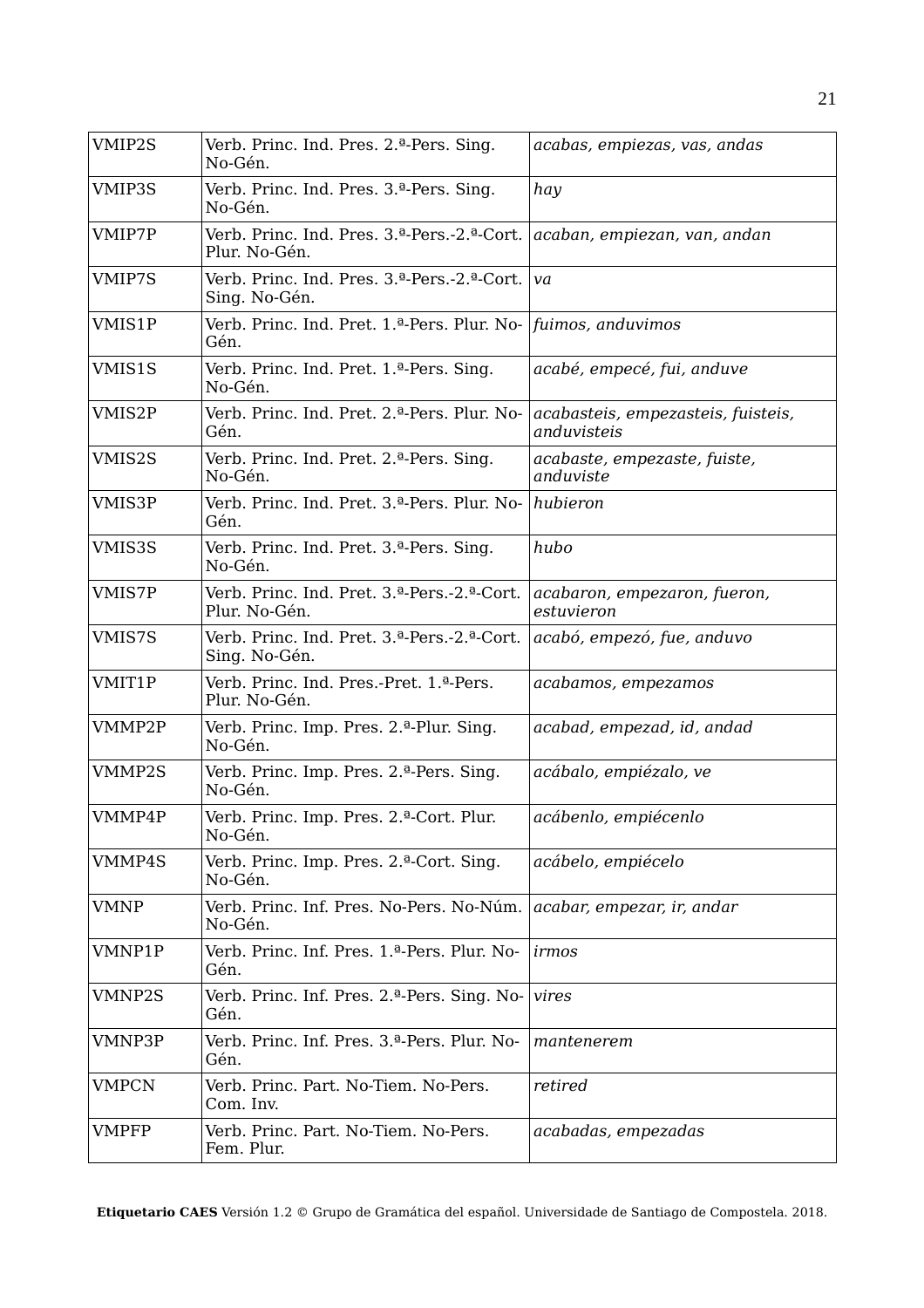| <b>VMPFS</b> | Verb. Princ. Part. No-Tiem. No-Pers.<br>Fem. Sing.                | acabado, empezado, ido, andado                                                                            |
|--------------|-------------------------------------------------------------------|-----------------------------------------------------------------------------------------------------------|
| <b>VMPMP</b> | Verb. Princ. Part. No-Tiem. No-Pers.<br>Masc. Plur.               | acabados, empezados                                                                                       |
| <b>VMPMS</b> | Verb. Princ. Part. No-Tiem. No-Pers.<br>Masc. Sing.               | acabada, empezada                                                                                         |
| VMSF1P       | Verb. Princ. Subj. Fut. 1.ª-Pers. Plur.<br>No-Gén.                | acabáremos, empezáremos,<br>fuéremos, anduviéremos                                                        |
| VMSF2P       | Verb. Princ. Subj. Fut. 2.ª-Pers. Plur.<br>No-Gén.                | acabareis, estuviereis, fuereis,<br>anduviereis                                                           |
| VMSF2S       | Verb. Princ. Subj. Fut. 2. <sup>a</sup> -Pers. Sing.<br>No-Gén.   | acabares, empezares, fueres,<br>anduvieres                                                                |
| VMSF3S       | Verb. Princ. Subj. Fut. 3.ª-Pers. Sing.<br>No-Gén.                | hubiere                                                                                                   |
| VMSF7P       | Verb. Princ. Subj. Fut. 3.ª-Pers.-2.ª-Cort.<br>Plur. No-Gén.      | acabaren, empezaren, fueren,<br>anduvieren                                                                |
| VMSF8S       | Verb. Princ. Subj. Fut. 1.ª-3.ª-Pers.-2.ª-<br>Cort. Sing. No-Gén. | acabare, empezare, fuere, anduviere                                                                       |
| VMSI1P       | Verb. Princ. Subj. Cop. 1.ª-Pers. Plur.<br>No-Gén.                | acabáramos, empezáramos,<br>fuéramos, anduviéramos,<br>acabásemos, empezásemos,<br>fuésemos, anduviésemos |
| VMSI2P       | Verb. Princ. Subj. Cop. 2.ª-Pers. Plur.<br>No-Gén.                | acabarais, empezarais, fuerais,<br>anduvierais, acabaseis, empezaseis,<br>fueseis, anduvieseis            |
| VMSI2S       | Verb. Princ. Subj. Cop. 2. <sup>a</sup> -Pers. Sing.<br>No-Gén.   | acabaras, empezaras, fueras,<br>anduvieras, acabases, anduvieses,<br>fueses, anduvieses                   |
| VMSI3P       | Verb. Princ. Subj. Cop. 3.ª-Pers. Plur.<br>No-Gén.                | hubiesen                                                                                                  |
| VMSI3S       | Verb. Princ. Subj. Cop. 3. <sup>a</sup> -Pers. Sing.<br>No-Gén.   | hubiera, hubiese                                                                                          |
| VMSI7P       | Verb. Princ. Subj. Cop. 3.ª-Pers.-2.ª-<br>Cort. Plur. No-Gén.     | acabaran, empezaran, fueran,<br>anduvieran, acabasen, empezasen,<br>fuesen, anduviesen                    |
| VMSI8S       | Verb. Princ. Subj. Cop. 1.ª-3.ª-Pers.-2.ª-<br>Cort. Sing. No-Gén. | acabara, empezara, fuera, anduviera,<br>acabase, empezase, fuese anduviese                                |
| VMSP2P       | Verb. Princ. Subj. Pres. 2.ª-Pers. Plur.<br>No-Gén.               | acabéis, empecéis, vayáis, andéis                                                                         |
| VMSP2S       | Verb. Princ. Subj. Pres. 2.ª-Pers. Sing.<br>No-Gén.               | acabes, empieces, vayas, andes                                                                            |
| VMSP3P       | Verb. Princ. Subj. Pres. 3.ª-Pers. Plur.<br>No-Gén.               | hayan                                                                                                     |
| VMSP3S       | Verb. Princ. Subj. Pres. 3.ª-Pers. Sing.<br>No-Gén.               | haya                                                                                                      |
| VMTP1P       | Verb. Princ. Imp.-Subj. Pres. 1.ª-Pers.<br>Plur. No-Gén.          | acabemos, empecemos, vayamos,<br>andemos                                                                  |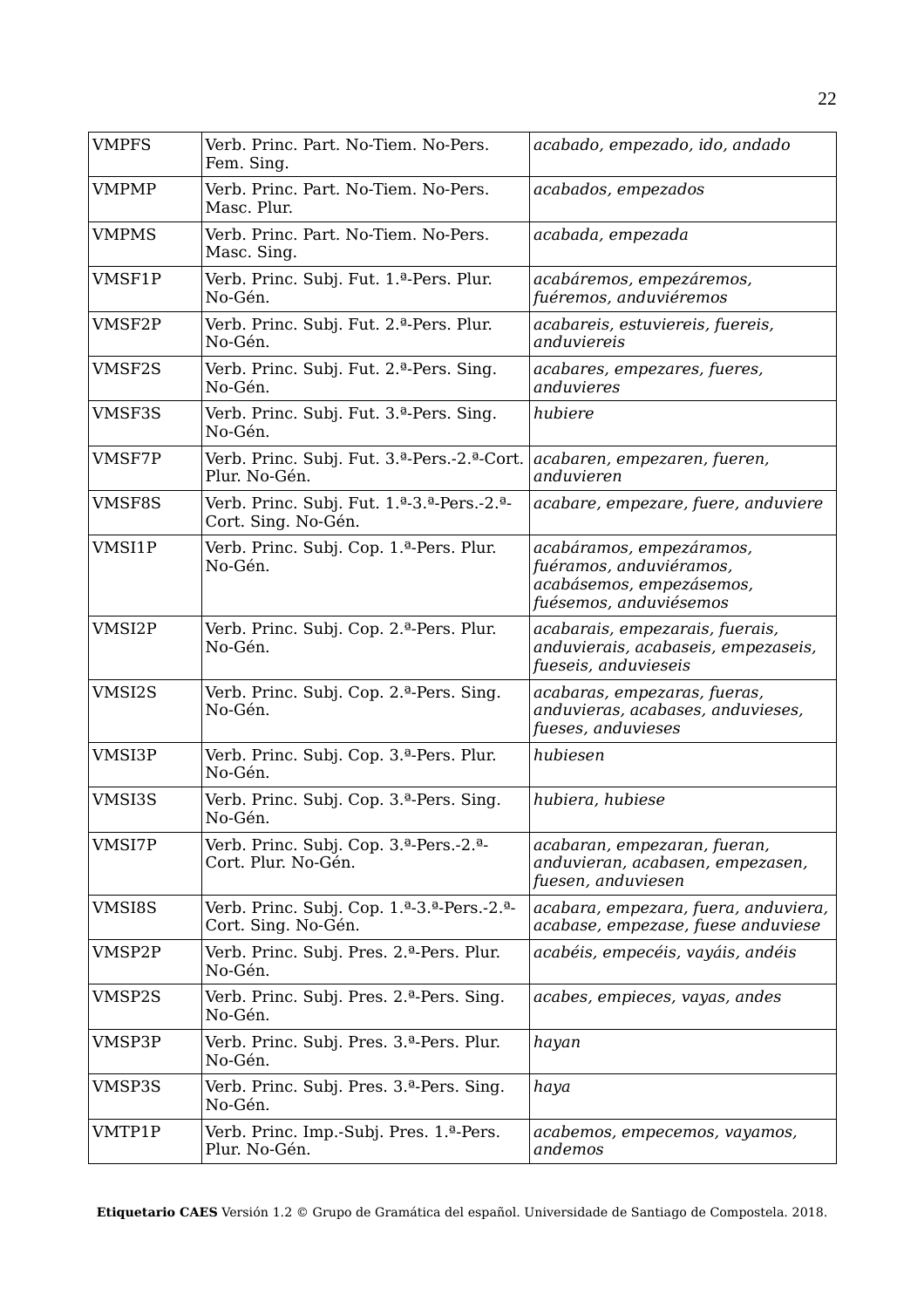| VMTP7P      | Verb. Princ. Imp.-Subj. Pres. 3. <sup>a</sup> -Pers.-<br>2.ª-Cort. Plur. No-Gén.                      | acaben, empiecén, vayan, anden |
|-------------|-------------------------------------------------------------------------------------------------------|--------------------------------|
| VMTP8S      | Verb. Princ. Imp.-Subj. Pres. 1.ª-3.ª-<br>Pers.-2.ª-Cort. Sing. No-Gén.                               | acabe, empiece, vaya, ande     |
| VMUP9S      | Verb. Princ. Ind.-Imp. Pres. 2. <sup>a</sup> -Imp.-3. <sup>a</sup> -<br>Pers.-2.ª-Cort. Sing. No-Gén. | acaba, empieza                 |
| <b>VPGP</b> | Verb. Aux.-Pas. Ger. Pres. No-Pers. No-<br>Núm. No-Gén.                                               | siendo                         |
| VPIC1P      | Verb. Aux.-Pas. Ind. Pospret. 1.ª-Pers.<br>Plur. No-Gén.                                              | seríamos                       |
| VPIC2P      | Verb. Aux.-Pas. Ind. Pospret. 2.ª-Pers.<br>Plur. No-Gén.                                              | seríais                        |
| VPIC2S      | Verb. Aux.-Pas. Ind. Pospret. 2.ª-Pers.<br>Sing. No-Gén.                                              | serías                         |
| VPIC7P      | Verb. Aux.-Pas. Ind. Pospret. 3.ª-Pers.-<br>2.ª-Cort. Plur. No-Gén.                                   | serían                         |
| VPIC8S      | Verb. Aux.-Pas. Ind. Pospret. 1.ª-3.ª-<br>Pers.-2.ª-Cort. Sing. No-Gén.                               | sería                          |
| VPIF1P      | Verb. Aux.-Pas. Ind. Fut. 1.ª-Pers. Plur.<br>No-Gén.                                                  | seremos                        |
| VPIF1S      | Verb. Aux.-Pas. Ind. Fut. 1. <sup>a</sup> -Pers. Sing.<br>No-Gén.                                     | seré                           |
| VPIF2P      | Verb. Aux.-Pas. Ind. Fut. 2.ª-Pers. Plur.<br>No-Gén.                                                  | seréis                         |
| VPIF2S      | Verb. Aux.-Pas. Ind. Fut. 2. <sup>a</sup> -Pers. Sing.<br>No-Gén.                                     | serás                          |
| VPIF7P      | Verb. Aux.-Pas. Ind. Fut. 3.ª-Pers.-2.ª-<br>Cort. Plur. No-Gén.                                       | serán                          |
| VPIF7S      | Verb. Aux.-Pas. Ind. Fut. 3. <sup>a</sup> -Pers.-2. <sup>a</sup> -<br>Cort. Sing. No-Gén.             | será                           |
| VPII1P      | Verb. Aux.-Pas. Ind. Cop. 1.ª-Pers. Plur.<br>No-Gén.                                                  | éramos                         |
| VPII2P      | Verb. Aux.-Pas. Ind. Cop. 2. <sup>a</sup> -Pers. Plur.<br>No-Gén.                                     | erais                          |
| VPII2S      | Verb. Aux.-Pas. Ind. Cop. 2. <sup>a</sup> -Pers. Sing.<br>No-Gén.                                     | eras                           |
| VPII7P      | Verb. Aux.-Pas. Ind. Cop. 3.ª-Pers.-2.ª-<br>Cort. Plur. No-Gén.                                       | eran                           |
| VPII8S      | Verb. Aux.-Pas. Ind. Cop. 1. <sup>a</sup> -3. <sup>a</sup> -Pers.-<br>2.ª-Cort. Sing. No-Gén.         | era                            |
| VPIP1P      | Verb. Aux.-Pas. Ind. Pres. 1.ª-Pers. Plur.<br>No-Gén.                                                 | somos                          |
| VPIP1S      | Verb. Aux.-Pas. Ind. Pres. 1.ª-Pers. Sing.<br>No-Gén.                                                 | soy                            |
| VPIP2P      | Verb. Aux.-Pas. Ind. Pres. 2.ª-Pers. Plur.<br>No-Gén.                                                 | sois                           |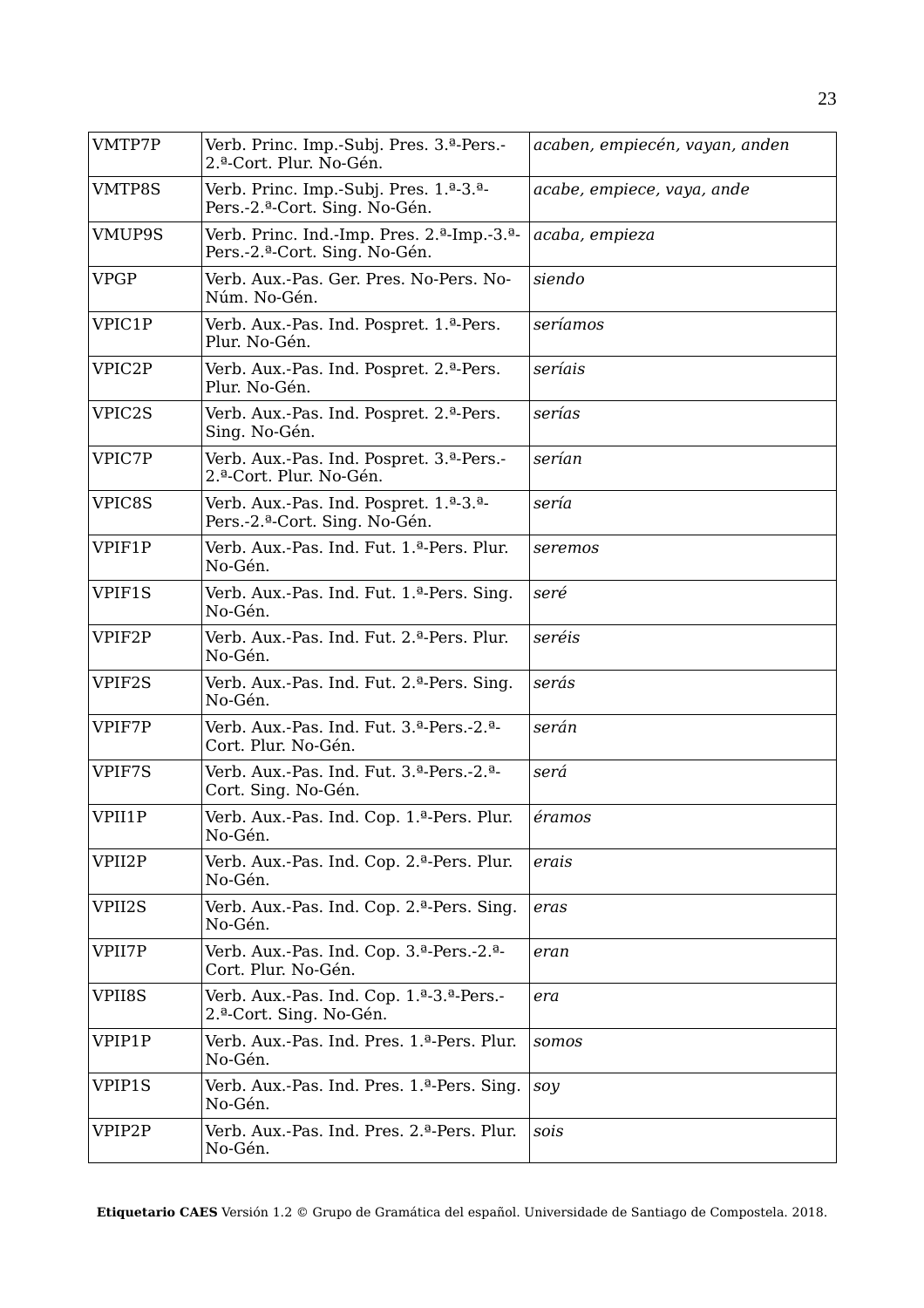| VPIP2S       | Verb. Aux.-Pas. Ind. Pres. 2. <sup>a</sup> -Pers. Sing.<br>No-Gén.                             | eres               |
|--------------|------------------------------------------------------------------------------------------------|--------------------|
| VPIP7P       | Verb. Aux.-Pas. Ind. Pres. 3.ª-Pers.-2.ª-<br>Cort. Plur. No-Gén.                               | son                |
| VPIP7S       | Verb. Aux.-Pas. Ind. Pres. 3.ª-Pers.-2.ª-<br>Cort. Sing. No-Gén.                               | es                 |
| VPIS1P       | Verb. Aux.-Pas. Ind. Pret. 1.ª-Pers. Plur.<br>No-Gén.                                          | fuimos             |
| VPIS1S       | Verb. Aux.-Pas. Ind. Pret. 1.ª-Pers. Sing.<br>No-Gén.                                          | fui                |
| VPIS2P       | Verb. Aux.-Pas. Ind. Pret. 2.ª-Pers. Plur.<br>No-Gén.                                          | fuisteis           |
| VPIS2S       | Verb. Aux.-Pas. Ind. Pret. 2. <sup>a</sup> -Pers. Sing.<br>No-Gén.                             | fuiste             |
| VPIS7P       | Verb. Aux.-Pas. Ind. Pret. 3. <sup>a</sup> -Pers.-2. <sup>a</sup> -<br>Cort. Plur. No-Gén.     | fueron             |
| VPIS7S       | Verb. Aux.-Pas. Ind. Pret. 3.ª-Pers.-2.ª-<br>Cort. Sing. No-Gén.                               | fue                |
| VPMP2P       | Verb. Aux.-Pas. Imp. Pres. 2. <sup>a</sup> -Plur. Sing.<br>No-Gén.                             | sed                |
| VPMP2S       | Verb. Aux.-Pas. Imp. Pres. 2.ª-Pers.<br>Sing. No-Gén.                                          | sé                 |
| <b>VPNP</b>  | Verb. Aux.-Pas. Inf. Pres. No-Pers. No-<br>Núm. No-Gén.                                        | ser                |
| <b>VPPMS</b> | Verb. Aux.-Pas. Part. Pres. Masc. Sing.<br>No-Gén.                                             | sido               |
| VPSF1P       | Verb. Aux.-Pas. Subj. Fut. 1.ª-Pers. Plur.<br>No-Gén.                                          | fuéremos           |
| VPSF2P       | Verb. Aux.-Pas. Subj. Fut. 2. <sup>a</sup> -Pers. Plur.<br>No-Gén.                             | fuereis            |
| VPSF2S       | Verb. Aux.-Pas. Subj. Fut. 2. <sup>a</sup> -Pers. Sing.<br>No-Gén.                             | fueres             |
| VPSF7P       | Verb. Aux.-Pas. Subj. Fut. 3.ª-Pers.-2.ª-<br>Cort. Plur. No-Gén.                               | fueren             |
| VPSF8S       | Verb. Aux.-Pas. Subj. Fut. 1.ª-3.ª-Pers.-<br>2.ª-Cort. Sing. No-Gén.                           | fuere              |
| VPSI1P       | Verb. Aux.-Pas. Subj. Cop. 1.ª-Pers. Plur.<br>No-Gén.                                          | fuéramos, fuésemos |
| VPSI2P       | Verb. Aux.-Pas. Subj. Cop. 2.ª-Pers. Plur.<br>No-Gén.                                          | fuerais, fueseis   |
| VPSI2S       | Verb. Aux.-Pas. Subj. Cop. 2.ª-Pers.<br>Sing. No-Gén.                                          | fueras, fueses     |
| VPSI7P       | Verb. Aux.-Pas. Subj. Cop. 3. <sup>a</sup> -Pers.-2. <sup>a</sup> -<br>Cort. Plur. No-Gén.     | fueran, fuesen     |
| VPSI8S       | Verb. Aux.-Pas. Subj. Cop. 1. <sup>a</sup> -3. <sup>a</sup> -Pers.-<br>2.ª-Cort. Sing. No-Gén. | fuera, fuese       |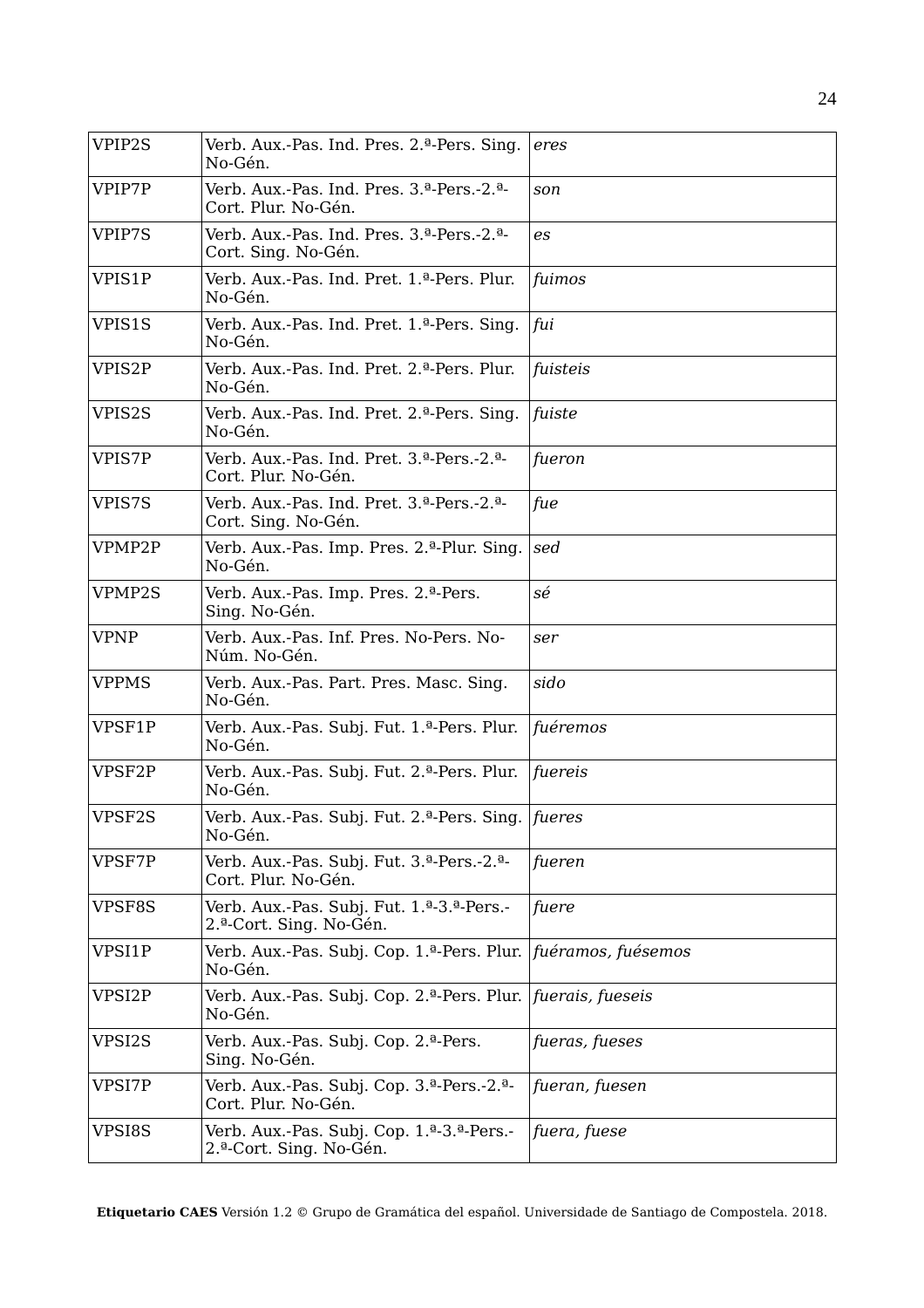| VPSP1P      | Verb. Aux.-Pas. Subj. Pres. 1.ª-Pers.<br>Plur. No-Gén.                                             | seamos    |
|-------------|----------------------------------------------------------------------------------------------------|-----------|
| VPSP2P      | Verb. Aux.-Pas. Subj. Pres. 2. <sup>a</sup> -Pers.<br>Plur. No-Gén.                                | seáis     |
| VPSP2S      | Verb. Aux.-Pas. Subj. Pres. 2.ª-Pers.<br>Sing. No-Gén.                                             | seas      |
| VPTP7P      | Verb. Aux.-Pas. Imp.-Subj. Pres. 3. <sup>a</sup> -<br>Pers.-2.ª-Cort. Plur. No-Gén.                | sean      |
| VPTP8S      | Verb. Aux.-Pas. Imp.-Subj. Pres. 1.ª-3.ª-<br>Pers.-2.ª-Cort. Sing. No-Gén.                         | sea       |
| VX          | Verb. Aux.                                                                                         | had       |
| <b>VXGP</b> | Verb. Aux.-Comp. Ger. Pres. No-Pers.<br>No-Núm. No-Gén.                                            | habiendo  |
| VXIC1P      | Verb. Aux.-Comp. Ind. Pospret. 1. <sup>a</sup> -Pers.<br>Plur. No-Gén.                             | habríamos |
| VXIC2P      | Verb. Aux.-Comp. Ind. Pospret. 2. <sup>a</sup> -Pers.<br>Plur. No-Gén.                             | habríais  |
| VXIC2S      | Verb. Aux.-Comp. Ind. Pospret. 2.ª-Pers.<br>Sing. No-Gén.                                          | habrías   |
| VXIC7P      | Verb. Aux.-Comp. Ind. Pospret. 3. <sup>a</sup> -<br>Pers.-2.ª-Cort. Plur. No-Gén.                  | habrían   |
| VXIC8S      | Verb. Aux.-Comp. Ind. Pospret. 1. <sup>a</sup> -3. <sup>a</sup> -<br>Pers.-2.ª-Cort. Sing. No-Gén. | habría    |
| VXIF1P      | Verb. Aux.-Comp. Ind. Fut. 1.ª-Pers.<br>Plur. No-Gén.                                              | habremos  |
| VXIF1S      | Verb. Aux.-Comp. Ind. Fut. 1.ª-Pers.<br>Sing. No-Gén.                                              | habré     |
| VXIF2P      | Verb. Aux.-Comp. Ind. Fut. 2.ª-Pers.<br>Plur. No-Gén.                                              | habréis   |
| VXIF2S      | Verb. Aux.-Comp. Ind. Fut. 2. <sup>a</sup> -Pers.<br>Sing. No-Gén.                                 | habrás    |
| VXIF7P      | Verb. Aux.-Comp. Ind. Fut. 3.ª-Pers.-2.ª-<br>Cort. Plur. No-Gén.                                   | habrán    |
| VXIF7S      | Verb. Aux.-Comp. Ind. Fut. 3.ª-Pers.-2.ª-<br>Cort. Sing. No-Gén.                                   | habrá     |
| VXII1P      | Verb. Aux.-Comp. Ind. Cop. 1. <sup>a</sup> -Pers.<br>Plur. No-Gén.                                 | habíamos  |
| VXII2P      | Verb. Aux.-Comp. Ind. Cop. 2. <sup>a</sup> -Pers.<br>Plur. No-Gén.                                 | habíais   |
| VXII2S      | Verb. Aux.-Comp. Ind. Cop. 2. <sup>a</sup> -Pers.<br>Sing. No-Gén.                                 | habías    |
| VXII7P      | Verb. Aux.-Comp. Ind. Cop. 3. <sup>a</sup> -Pers.-2. <sup>a</sup> -<br>Cort. Plur. No-Gén.         | habían    |
| VXII8S      | Verb. Aux.-Comp. Ind. Cop. 1. <sup>a</sup> -3. <sup>a</sup> -Pers.-<br>2.ª-Cort. Sing. No-Gén.     | había     |
| VXIP1P      | Verb. Aux.-Comp. Ind. Pres. 1.ª-Pers.                                                              | hemos     |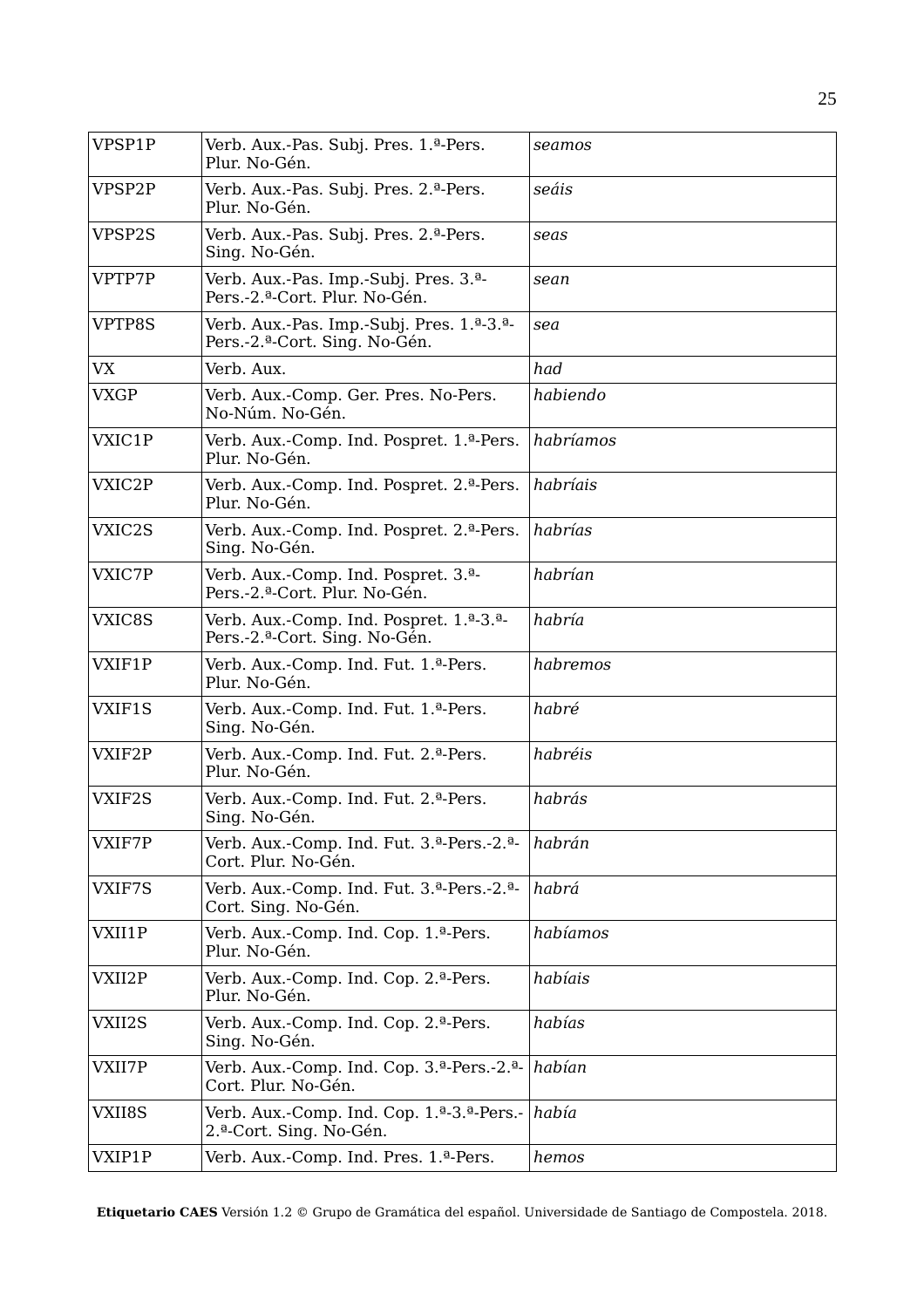|             | Plur. No-Gén.                                                                                   |                        |
|-------------|-------------------------------------------------------------------------------------------------|------------------------|
| VXIP1S      | Verb. Aux.-Comp. Ind. Pres. 1.ª-Pers.<br>Sing. No-Gén.                                          | he                     |
| VXIP2P      | Verb. Aux.-Comp. Ind. Pres. 2.ª-Pers.<br>Plur. No-Gén.                                          | habéis                 |
| VXIP2S      | Verb. Aux.-Comp. Ind. Pres. 2.ª-Pers.<br>Sing. No-Gén.                                          | has                    |
| VXIP7P      | Verb. Aux.-Comp. Ind. Pres. 3. <sup>a</sup> -Pers.-<br>2.ª-Cort. Plur. No-Gén.                  | han                    |
| VXIP7S      | Verb. Aux.-Comp. Ind. Pres. 3.ª-Pers.-<br>2.ª-Cort. Sing. No-Gén.                               | ha                     |
| VXIS1P      | Verb. Aux.-Comp. Ind. Pret. 1.ª-Pers.<br>Plur. No-Gén.                                          | hubimos                |
| VXIS1S      | Verb. Aux.-Comp. Ind. Pret. 1.ª-Pers.<br>Sing. No-Gén.                                          | hube                   |
| VXIS2P      | Verb. Aux.-Comp. Ind. Pret. 2. <sup>a</sup> -Pers.<br>Plur. No-Gén.                             | hubisteis              |
| VXIS2S      | Verb. Aux.-Comp. Ind. Pret. 2. <sup>a</sup> -Pers.<br>Sing. No-Gén.                             | hubiste                |
| VXIS7P      | Verb. Aux.-Comp. Ind. Pret. 3.ª-Pers.-<br>2.ª-Cort. Plur. No-Gén.                               | hubieron               |
| VXIS7S      | Verb. Aux.-Comp. Ind. Pret. 3. <sup>a</sup> -Pers.-<br>2.ª-Cort. Sing. No-Gén.                  | hubo                   |
| <b>VXNP</b> | Verb. Aux.-Comp. Inf. Pres. No-Pers. No-<br>Núm. No-Gén.                                        | haber                  |
| VXSF1P      | Verb. Aux.-Comp. Subj. Fut. 1.ª-Pers.<br>Plur. No-Gén.                                          | hubiéremos             |
| VXSF2P      | Verb. Aux.-Comp. Subj. Fut. 2.ª-Pers.<br>Plur. No-Gén.                                          | hubiereis              |
| VXSF2S      | Verb. Aux.-Comp. Subj. Fut. 2. <sup>a</sup> -Pers.<br>Sing. No-Gén.                             | hubieres               |
| VXSF7P      | Verb. Aux.-Comp. Subj. Fut. 3. <sup>a</sup> -Pers.-<br>2.ª-Cort. Plur. No-Gén.                  | hubieren               |
| VXSF8S      | Verb. Aux.-Comp. Subj. Fut. 1.ª-3.ª-<br>Pers.-2.ª-Cort. Sing. No-Gén.                           | hubiere                |
| VXSI1P      | Verb. Aux.-Comp. Subj. Cop. 1. <sup>a</sup> -Pers.<br>Plur. No-Gén.                             | hubiéramos, hubiésemos |
| VXSI2P      | Verb. Aux.-Comp. Subj. Cop. 2.ª-Pers.<br>Plur. No-Gén.                                          | hubierais, hubieseis   |
| VXSI2S      | Verb. Aux.-Comp. Subj. Cop. 2. <sup>a</sup> -Pers.<br>Sing. No-Gén.                             | hubieras, hubieses     |
| VXSI7P      | Verb. Aux.-Comp. Subj. Cop. 3. <sup>a</sup> -Pers.-<br>2.ª-Cort. Plur. No-Gén.                  | hubieran, hubiesen     |
| VXSI8S      | Verb. Aux.-Comp. Subj. Cop. 1. <sup>a</sup> -3. <sup>a</sup> -<br>Pers.-2.ª-Cort. Sing. No-Gén. | hubiera, hubiese       |
| VXSP1P      | Verb. Aux.-Comp. Subj. Pres. 1.ª-Pers.                                                          | hayamos                |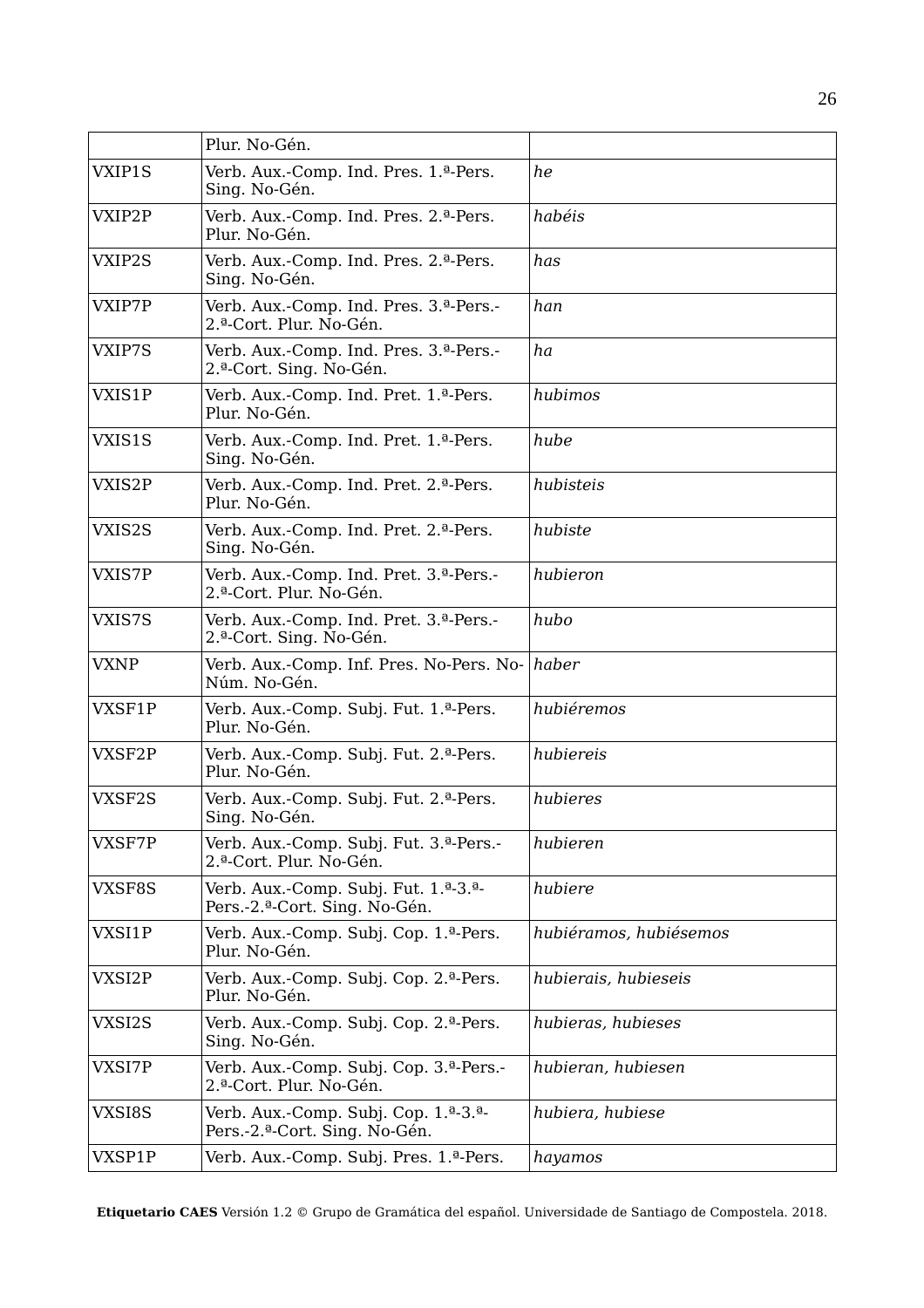|            | Plur. No-Gén.                                                                                    |                                                                              |
|------------|--------------------------------------------------------------------------------------------------|------------------------------------------------------------------------------|
| VXSP2P     | Verb. Aux.-Comp. Subj. Pres. 2.ª-Pers.<br>Plur. No-Gén.                                          | hayáis                                                                       |
| VXSP2S     | Verb. Aux.-Comp. Subj. Pres. 2.ª-Pers.<br>Sing. No-Gén.                                          | hayas                                                                        |
| VXSP7P     | Verb. Aux.-Comp. Subj. Pres. 3. <sup>a</sup> -Pers.-<br>2.ª-Cort. Plur. No-Gén.                  | hayan                                                                        |
| VXSP8S     | Verb. Aux.-Comp. Subj. Pres. 1. <sup>a</sup> -3. <sup>a</sup> -<br>Pers.-2.ª-Cort. Sing. No-Gén. | haya                                                                         |
| W          | Adv. No-Sub. No-grad.                                                                            | -mente                                                                       |
| $W+$       | Adv. No-Sub. Pos.                                                                                | especialmente                                                                |
| W\$        | Adv. No-Sub. Sup.                                                                                | especialísimamente                                                           |
| WA         | Adv. Pol. No-grad.                                                                               | no, sí, tal vez, también, quizá,<br>además                                   |
| WI         | Adv. Tiem. No-grad.                                                                              | ahora, ayer, mañana, nunca, siempre,<br>luego, ya, apenas, entonces, todavía |
| WI#        | Adv. Tiem. Comp. Sup, Inf.                                                                       | después, antes                                                               |
| $W1+$      | Adv. Tiem. Pos.                                                                                  | tarde, temprano, pronto                                                      |
| WI\$       | Adv. Tiem. Sup.                                                                                  | tardísimo                                                                    |
| <b>WIA</b> | Adv. Tiem. Aum.                                                                                  | tardote, tempranote                                                          |
| <b>WID</b> | Adv. Tiem. Dim.                                                                                  | tempranito, ahorita, lueguito                                                |
| WL         | Adv. Rel. No-grad.                                                                               | cuando, cuanto, donde                                                        |
| WM         | Adv. Mod. No-grad.                                                                               | así, como                                                                    |
| WM#        | Adv. Mod. Comp. Sup/Inf.                                                                         | mejor, peor                                                                  |
| $WM+$      | Adv. Mod. Pos.                                                                                   | mal, bien, rápido, claro, alto, bajo                                         |
| WM\$       | Adv. Mod. Sup.                                                                                   | malísimo, rapidísimo, clarísimo,<br>altísimo, bajísimo                       |
| <b>WMD</b> | Adv. Mod. Dim.                                                                                   | deprisita, rapidito, clarito, bajito                                         |
| WO#        | Adv. Comp. Sup./Inf.                                                                             | más, menos                                                                   |
| $WO =$     | Adv. Comp. Igual.                                                                                | tan, tanto                                                                   |
| <b>WP</b>  | Adv. Lug. No-grad.                                                                               | allí, dentro, delante, aquí                                                  |
| WP+        | Adv. Lug. Pos.                                                                                   | cerca, lejos, abajo, arriba, adentro,<br>allá, enfrente, acá                 |
| WP\$       | Adv. Lug. Sup.                                                                                   | cerquísima, lejísimos                                                        |
| <b>WPD</b> | Adv. Lug. Dim.                                                                                   | cerquita                                                                     |
| WQ         | Adv. Cuant. No-grad.                                                                             | casi                                                                         |
| WQ-        | Adv. Cuant. Neg.                                                                                 | poco, nada                                                                   |
| WQ*        | Adv. Cuant. Pos.-Incr.                                                                           | algo, bastante, demasiado                                                    |
| WQ+        | Adv. Cuant. Pos.                                                                                 | más, menos                                                                   |
| WQ\$       | Adv. Cuant. Sup.                                                                                 | muchísimo, poquísimo, muy, mucho,<br>poco                                    |
| <b>WQD</b> | Adv. Cuant. Dim.                                                                                 | poquito, muchito                                                             |